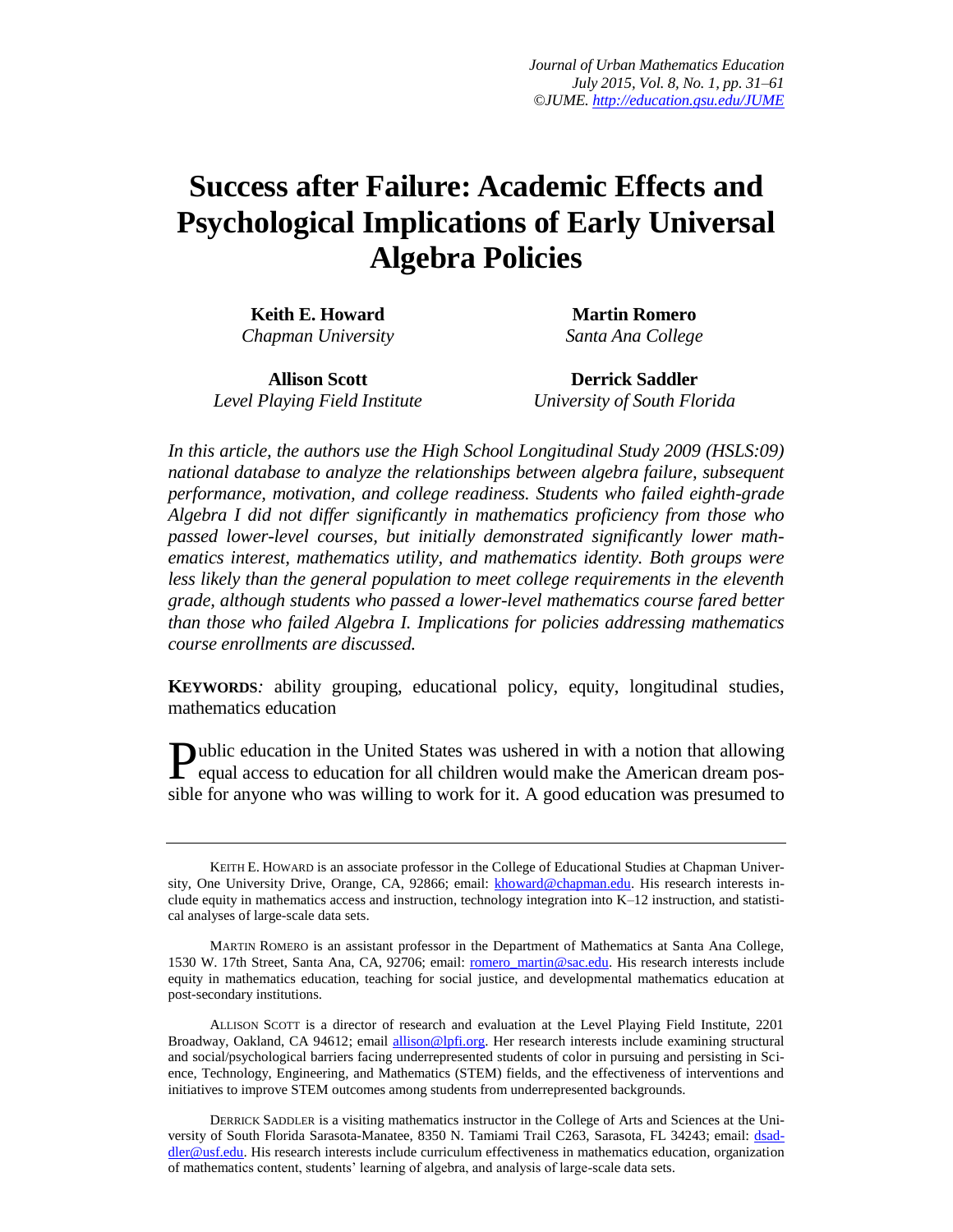be both a mechanism for ensuring equal opportunity to upward mobility and a means of raising the acumen and contributions of the populace at large. Horace Mann tabbed the common school as the "great equalizer," suggesting that its establishment would drive down poverty and crime while equipping an intelligent populace to develop the natural and material resources to benefit society as a whole (Cremin, 1957/1979). But, if education were to operate today as an equalizer that affords every citizen an opportunity through academics, then providing equal access to course sequences that chart a path to college would seem to be an approach without controversy. However, a long and historical debate over whether high schools should provide the same "college preparatory" curriculum to all students, as opposed to a curriculum tailored to students' individual interests, abilities, and needs, complicates the issue (Mirel, 2006). Nowhere is this debate more evident today than in the controversy surrounding mathematics instruction in secondary schools in the United States.

The sequence and level of mathematics courses taken in secondary school are critical factors that influence access to higher education. Algebra in particular has been identified as a key factor in academic trajectory, mainly for its perceived role as a "gatekeeper" course into higher education (National Mathematics Advisory Panel, 2008; Walston & McCarroll, 2010). Research findings support this notion of gatekeeper as being more than just rhetoric; when taken in eighth grade, algebra has been shown to be associated with positive long-term outcomes for students, including increased mathematics test scores (Attewell & Domina, 2008; Gamoran & Hannigan, 2000); enrollment in advanced high school mathematics and science course-taking sequences (Paul, 2005; Stein, Kaufman, Sherman, & Hillen, 2011); and greater rates of college application, acceptance, and attendance (Atanda, 1999; Spielhagan, 2006). Both access to the algebra course and the grade in which it is taken are important factors in shaping a student's academic trajectory. Taking algebra in the eighth grade is crucial in order to allow students the time to complete a 4 year, college preparatory sequence in high school (Loveless, 2008), which in turn enhances their chances of college acceptance (Attewell & Domina, 2008), and subsequent entrance into potentially high paying science, technology, engineering, and mathematics (STEM) fields (Evan, Gray, & Olchefske, 2006).

The potential benefits of algebra enrollment in eighth grade, combined with past racial and socioeconomic disparities in access to algebra courses (Adelman, 2006; Silva, Moses, Rivers, & Johnson, 1990; Stein et al., 2011) have fueled major initiatives proposing early algebra-for-all students. The central idea is that providing the opportunity for all students to take algebra in eighth grade will ensure that they are not excluded from college opportunities by course sequences that fall short of college admission policy requirements (Liang, Heckman, & Abedi, 2012). There is some evidence that nationally, placement into algebra is far less likely if a student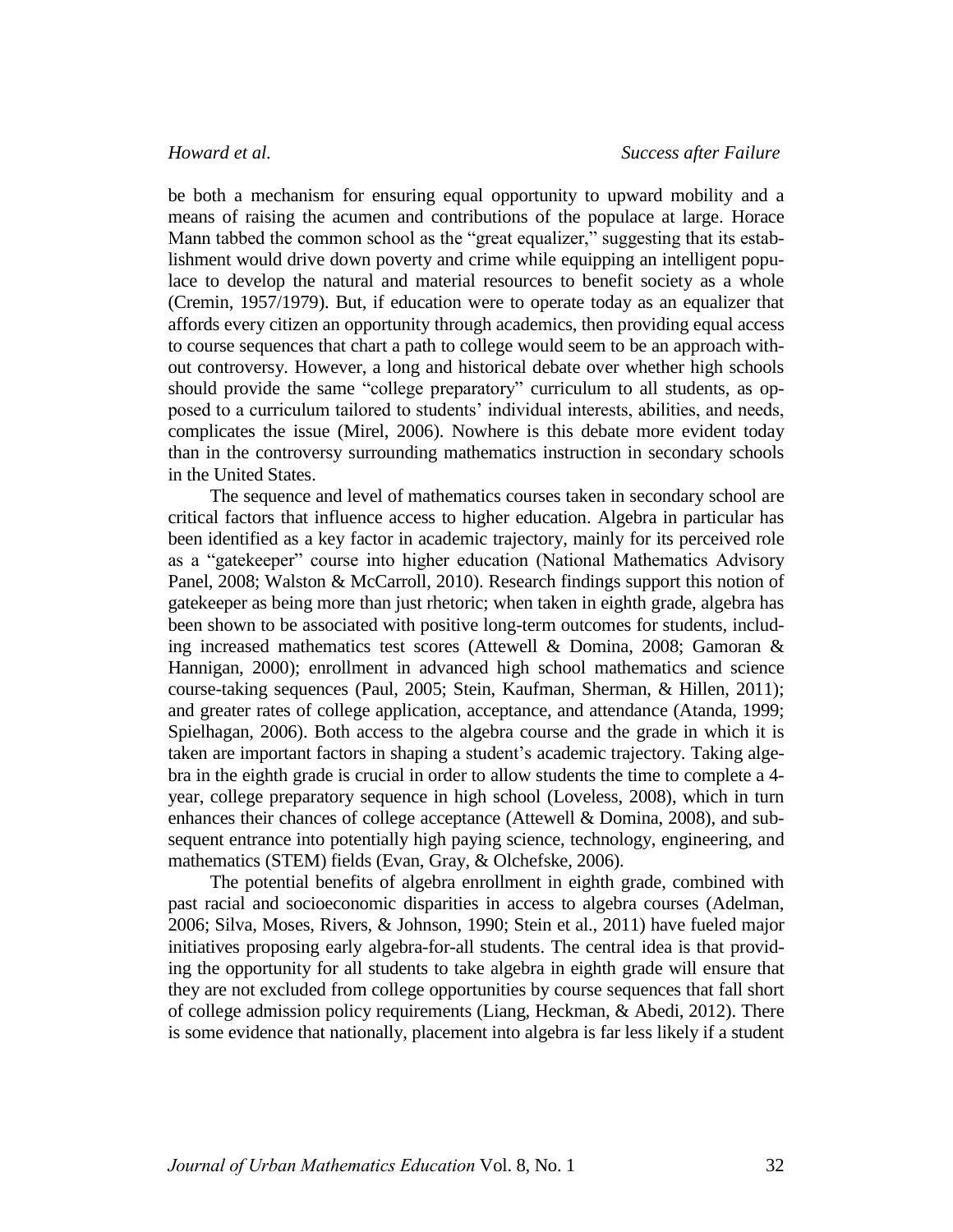is Black or Hispanic, low SES, male, or from a single-parent household (Walston & McCarroll, 2010). Although the "top-down" approach to mathematics equity by requiring all students to acquire the same content has been criticized as lacking relevance to the everyday lives of marginalized students (Martin, 2003), some policy advocates have identified mathematics access as a civil rights issue, suggesting that mathematics proficiency is a necessary component of literacy in the computer age in order to fully participate in society (Moses, 1995; Moses & Cobb, 2001).

In this study, we compare students who performed poorly in eighth-grade algebra to students who passed a lower-level, eighth-grade mathematics course, and examine the academic and psychological and motivational factors associated with success and failure. Such comparisons can be problematic due to a myriad of factors that may contribute to a given student's success or failure in a course. For that reason, in our analyses, we utilize propensity score matching to simulate random assignment and to reduce possible selection bias on several demographic factors that may influence student outcomes. Specifically, our analyses address the following research questions:

- 1. How does the algebra proficiency level of students who took algebra in the eighth grade and failed (defined in this study as receiving a grade of "F" or "D") compare to that of students who took a lower-level mathematics course in eighth grade and passed (receiving a grade of "C" or higher)?
- 2. How does the mathematics identification of students who failed algebra in the eighth grade compare to the mathematics identification of those who passed a lower-level, eighth-grade mathematics course?
- 3. How does the mathematics utility value (perceived usefulness) of students who failed algebra in the eighth grade compare to the mathematics utility value of those who passed a lower-level, eighth-grade mathematics course?
- 4. How does the mathematics interest of students who failed algebra in the eighth grade compare to the mathematics interest of those who passed a lower-level, eighth-grade mathematics course?
- 5. What is the relationship between eighth-grade course enrollment and eleventh-grade "college readiness"?

# **Overview of the Literature**

As a result of recent policy changes and initiatives, secondary students are enrolling in advanced mathematics at levels never before seen in U.S. public education. An examination of national longitudinal transcript data revealed an in-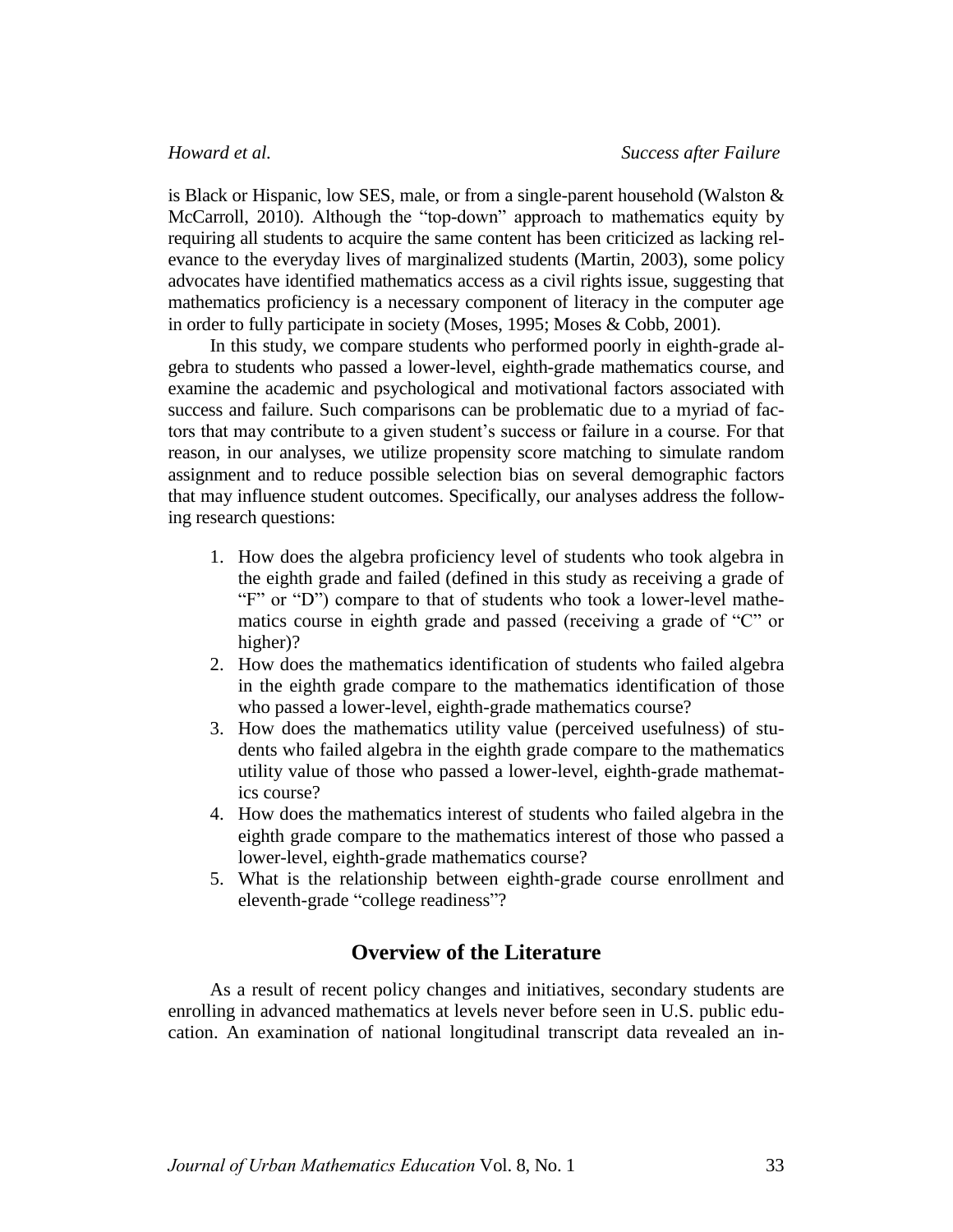crease in the number of mathematics courses taken from 2.7 total credits in 1982 to 3.6 credits in 2004 (Dalton, Ingels, Downing, & Bozick, 2007, p. iv). Over that same period, there was a threefold increase in the number of students taking precalculus and calculus, and a 50% drop in the number of students finishing high school with Algebra I or less as their highest course taken (p. 12). Data from the Early Childhood Longitudinal Study (ECLS-K) reveal that by the 2006–07 school year, 39% of the study cohort was taking Algebra I or higher in the eighth grade (Walston & McCarroll, 2010). In California, the percentage of eighth graders enrolled in algebra increased from 32% in 2003 to 59% by 2011, following the implementation of policies designed to ensure that all eighth graders take algebra (Liang et al., 2012). Moreover, there is some evidence that groups previously underrepresented in higher mathematics courses have started to make inroads as a result of the mandates in many urban districts requiring all students to be enrolled in algebra in the eighth grade. A study of academic curricular intensity using transcript data from the National Educational Longitudinal Study (NELS:88) found that Asians and Whites were taking the most demanding curricula overall. However, once SES and prior performance were controlled, results revealed that traditionally underperforming Black and Hispanic students had begun to take a more demanding curriculum than White students (Attewell & Domina, 2008).

The shift towards increased student access to higher mathematics courses is not without criticism. Significant debates have ensued among policymakers and educators about the benefits and consequences of increasing early algebra readiness and course-taking (Allensworth, Nomi, Montgomery, & Lee, 2009; National Council of Teachers of Mathematics, 2008; Rosin, Barondess, & Leichty, 2009). Allensworth and colleagues examined outcomes from a Chicago initiative mandating universal college preparatory coursework and framed the debate in terms of a continuum, which has "constrained curriculum" advocates at one end and "social efficiency" supporters on the other. Proponents of a social justice approach to curriculum (a position that Allensworth and colleagues term "the constrained curriculum") contend that all students should experience a rigorous curriculum that prepares them equally as well for both the workforce and higher education. On the other end of the continuum, the social efficiency argument suggests that, because students have different intellectual capacities, skills, and aspirations, "schools have a duty to sort and match students to their future places in the social and economic system" (p. 368). The social efficiency position seems to redefine the role of public education as the "great sorter" rather than the "great equalizer." But from a social justice perspective, an important issue is whether this sorting is based on academic merit as opposed to other factors.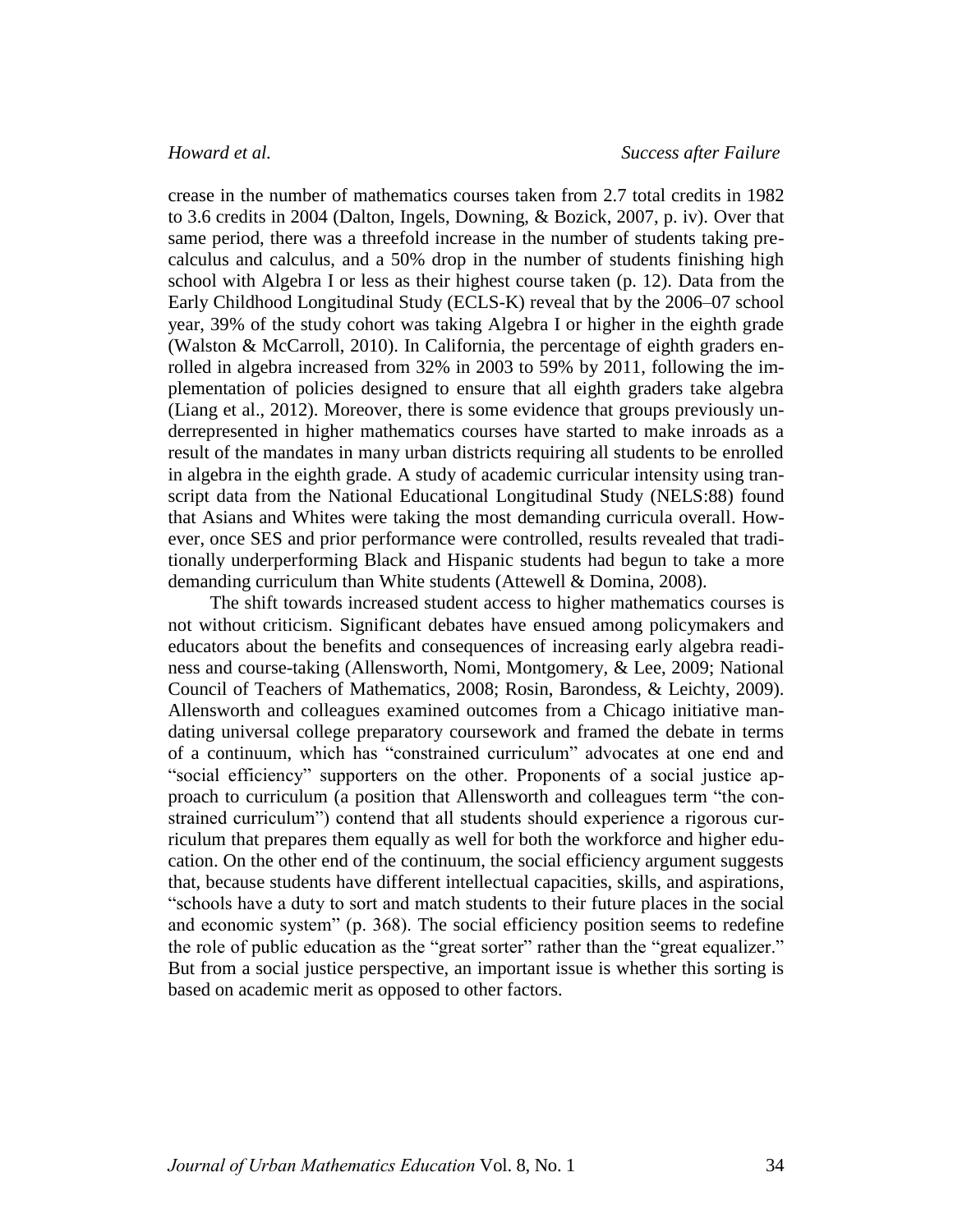# *Placement Factors and Algebra I Outcomes*

Although more students are now being enrolled in higher-level mathematics courses, some critics argue that all students might not be best served by taking Algebra I early. Loveless (2008) maintains that the impetus for universal eighth-grade algebra is an equity focus rather than one based on empirical evidence. However, some empirical evidence suggests that certain groups have not received the same access to algebra, even when their academic proficiency would seem to have predicted otherwise. An examination of course placement practices utilizing Early Childhood Longitudinal Study (ECLS-K) data revealed significant disparities in algebra course placements for Black students (Faulkner, Stiff, Marshall, Nietfeld, & Crossland, 2014). High achieving Black students' odds of being placed in algebra were two-fifths lower than their White peers.

An earlier examination of the ECLS-K revealed that even though schools were more likely to place their students with the strongest mathematics skills into courses leading to algebra by the eighth grade, only 35% of Black students who scored in the highest two nationally normed quintiles on a fifth-grade mathematics test were placed into algebra in the eighth grade, compared to 63% of Whites, 68% of Hispanics, and 94% of Asians (Walston & McCarroll, 2010). Higher achieving male students moved on to eighth-grade algebra at lower rates than female students (56% vs. 70%). In every quintile, students placed in algebra had higher subsequent mathematics test scores than their counterparts placed in lower mathematics courses, although the difference in the lowest quintile was not statistically significant. An earlier study by Stone (1998) revealed that high SES students in a large urban district who scored in the upper quartile on a standardized test of academic ability were three times more likely to be enrolled in Algebra I than their low SES counterparts scoring in the same quartile.

The disparity in algebra access for high achieving students raises a question as to whether mathematics ability should be the sole determinant of access to college preparatory coursework. Stereotypes and perceived abilities may play a role in placement decisions that are not consistent with demonstrated performance. Welldocumented disparities in African American disciplinary actions, as well as their overrepresentation in "judgment categories" of special education (T. C. Howard, 2010, p. 20), point to possible social and behavioral factors contributing to evaluations of competence. The influence of such nonacademic factors in placement decisions cannot be completely dismissed, especially for groups of students whose test scores do not correlate with their opportunities. Evaluations of mathematics competence have also been found to be related to language proficiency levels, which can be exacerbated by placement into tracked courses (Mosqueda, 2010). For English language learners, bilingualism could be utilized as a resource as some have suggested (Téllez, Moschkovich, & Civil, 2011), rather than a barrier to access.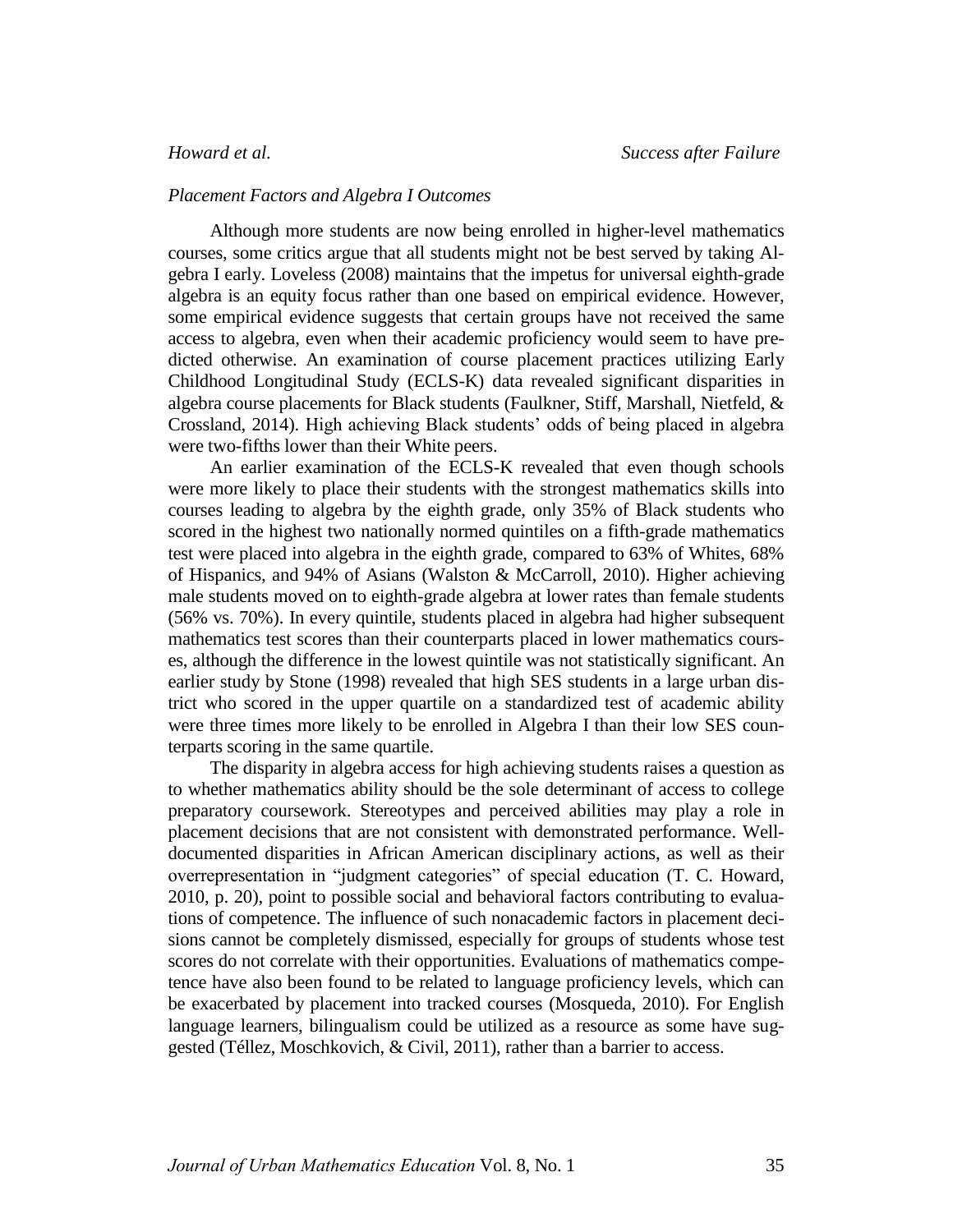In an examination of National Assessment of Educational Progress (NAEP) data, Loveless (2008) highlighted the lack of correlation between enrollment in advanced courses and NAEP test scores, as well as a small decline in scores for students in advanced courses over a period when more students were being granted access to algebra. From among the students placed in advanced courses, he examined the characteristics of the bottom 10% of participating students in terms of performance on the NAEP (extrapolated to represent approximately 120,000 students nationwide) whom he refers to as the "misplaced" students. He found that a large percentage of these students were poor minorities, with parents who did not graduate from college, and who had less qualified teachers while attending large urban schools. He also noted that the large urban schools tended to shun tracking practices in their course assignments, suggesting that such sentiments led to the misplacement of these low-achieving students in the name of equity. Based on his analyses of the students performing at the very bottom, he appeared to call for putting the brakes on the algebra-for-all thrust:

Research exists showing that knowledge of algebra is essential for entry into occupations earning middle class wages. No evidence exists that it matters whether algebra is learned in eighth grade or later, and some students may need more than a year to learn the subject. (p. 12)

One can hardly argue with the assertion that students who are several years behind grade level and enrolled in advanced courses are misplaced, especially if they are given no support beyond that received by students performing at grade level. Policies that place students into courses for which they are underprepared certainly do not serve the ends of social justice, but rather potentially set up the students for failure and make the work of teachers and other students more difficult. However, a possible limitation in this argument is that the policy is being judged based on the characteristics of a group of students that represented the lowest performing 120,000 out of approximately 4.2 million eighth-grade students nationwide. By contrast, high achieving students who are denied access to Algebra I when other similarly proficient students are granted access are arguably misplaced as well (Walston & McCarroll, 2010). In both cases, it appears that the students are not being well served by their placements. Course placement decisions that are not consistent with students' demonstrated content knowledge give rise to policies designed to ensure each student has access to courses of critical importance. However, in the case of universal algebra access, the policy must be judged by its effects on all student groups.

The research is mixed on whether low-performing students benefit from being placed in higher mathematics courses. Data from the NELS:88 revealed that students at all levels of performance benefitted from taking algebra in the eighth grade;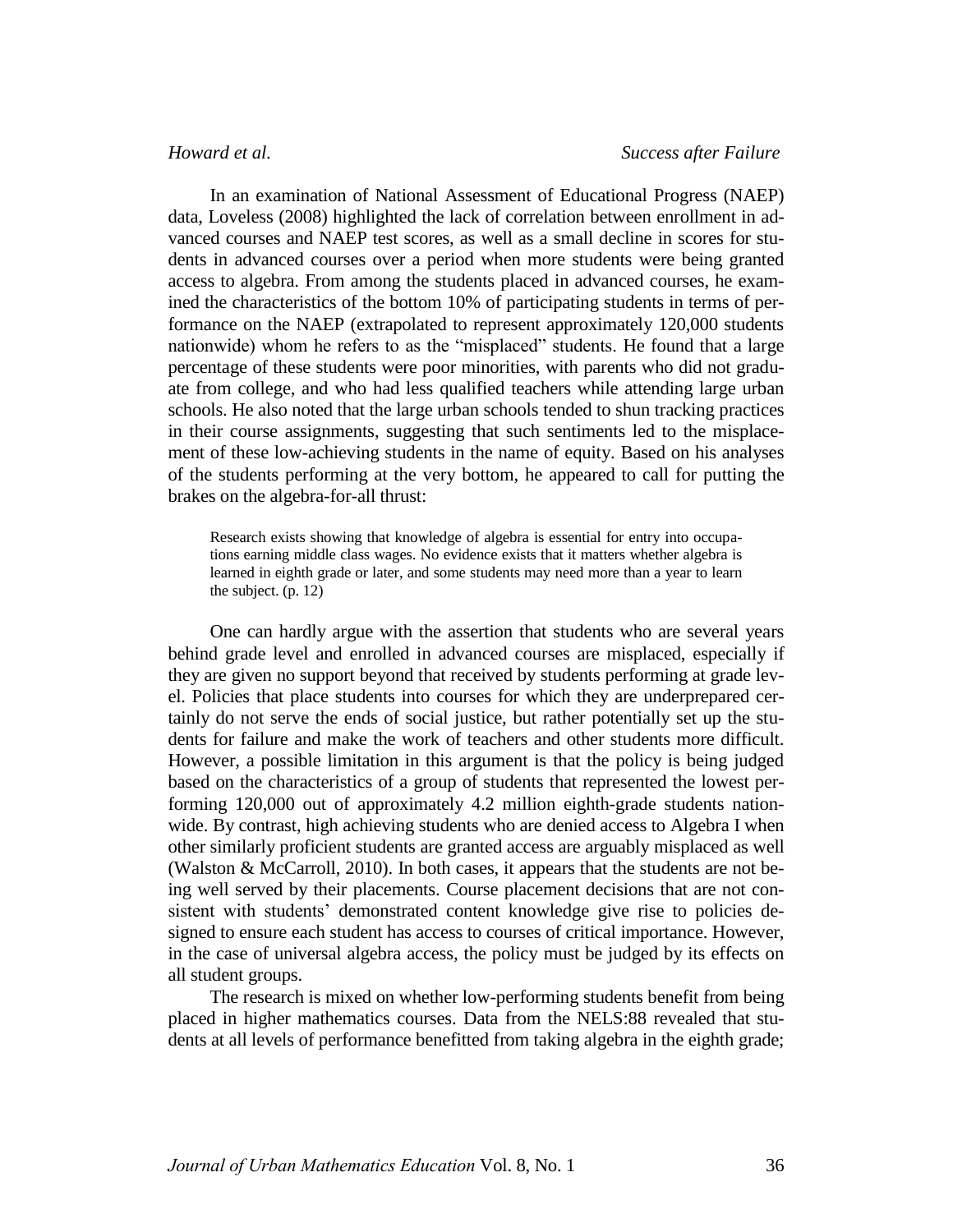however, those in the lowest quintile benefitted the least (Gamoran & Hannigan, 2000). Achievement scores of ninth-grade Chicago students were unaffected following the enforcement of a policy mandate that required low-ability students to be enrolled in Algebra I; however, over the long term, students in the lowest ability groups were more likely to earn credits for upper-level mathematics courses than they did prior to the implementation of the policy (Allensworth et al., 2009).

A review of 44 studies published from 1995 onward provides some indication as to the causes for differential access; Stein and colleagues (2011) concluded: "Our data suggest two major reasons for these demographic imbalances: underpreparedness and subjective placement factors" (p. 460). The fact that many students are not prepared to take on algebra in eighth grade supports some critics' argument that simply placing students in higher-level mathematics courses without changing their K–7 educational experiences is a recipe for failure (Liang et al., 2012; Schmidt, 2004; Williams, Haertel, Kirst, Rosin, & Perry, 2011). Nonetheless, when students are among the highest achievers in their respective courses and still find themselves denied access to this gatekeeper course, questions of equity in terms of course placements naturally arise.

### *Failure Associated with Raising the Bar*

Another major criticism of universal access mandates is the potential for increased failure rates as a byproduct of moving students into algebra irrespective of their proficiency levels. A mandate requiring all Chicago ninth-graders to take Algebra I resulted in increased failure rates among students moved into algebra as a result of the mandate (Allensworth et al., 2009). Dropout rates, however, did not increase and mathematics scores on proficiency tests taken at the end of ninth grade were unaffected. Increased algebra enrollment rates have been found to be associated with higher rates of failure in those, and subsequent mathematics courses, as well as higher dropout rates later in high school (Silver, Saunders, & Zarate, 2008; Waterman, 2010).

An examination of U.S. census data for individuals who graduated between 1980 and 1999 found that in states where mathematics and science course graduation requirements were mandated, dropout rates increased for all groups except Hispanics, although Black and Hispanic male students were most severely impacted. The dropout rate increase overall was less than a percentage point (0.82%), but the increases for Black (1.88%) and Hispanic (2.58%) male students were the greatest (Plunk, Tate, Bierut, & Grucza, 2014). These course graduation mandates were also associated with a decrease in the likelihood for Black women and Hispanic men to enroll in college, but no statistically significant impact to college enrollment was observed on the overall sample.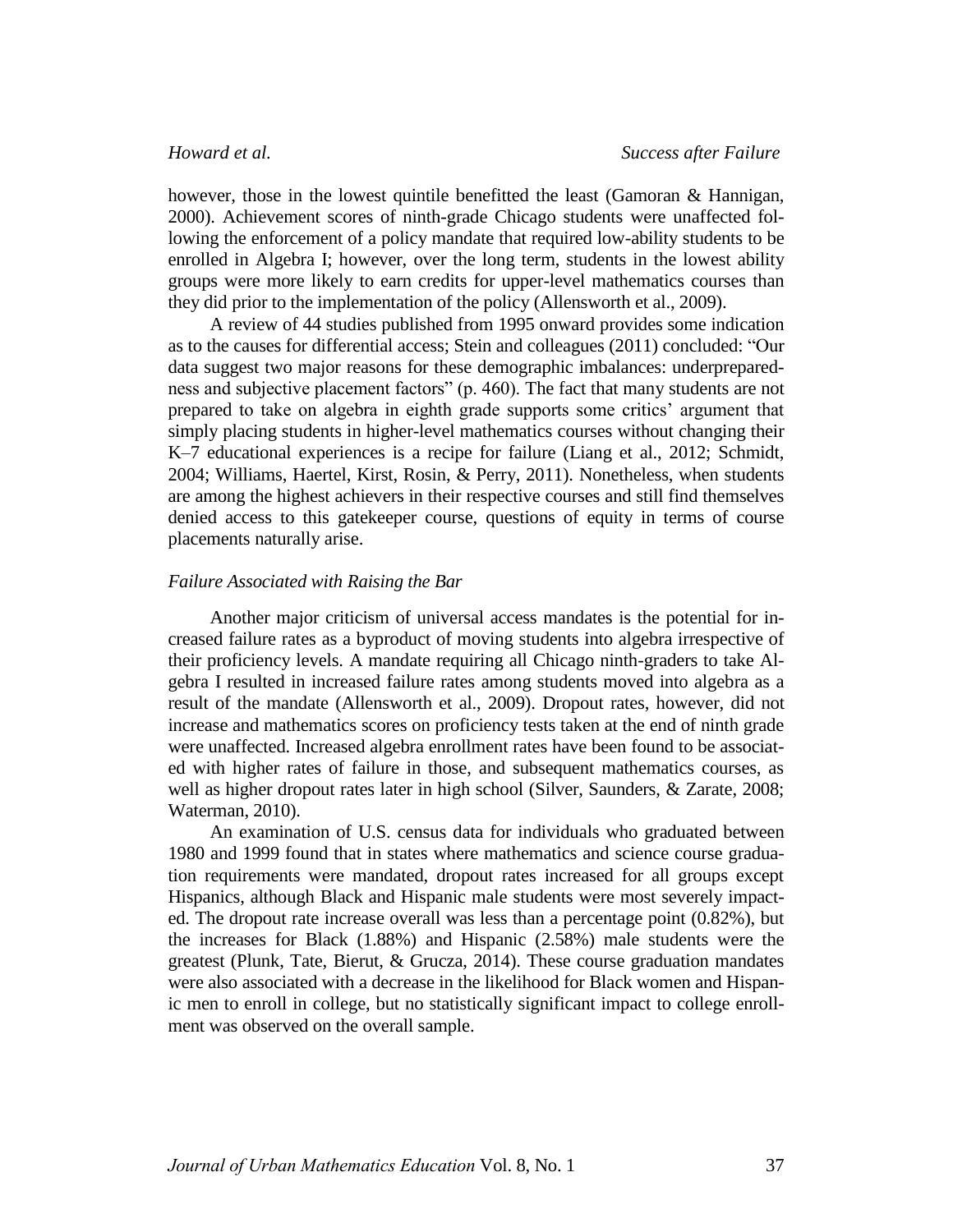Given that placing more students into a higher, more difficult mathematics course results in more students failing the course, some have suggested placing lower achieving students on a slower path (Liang et al., 2012; Loveless, 2008). However, increased access to algebra has also resulted in more students scoring proficiently on algebra knowledge measures, potentially leaving the gate open for college access. For example, in California, the proportion of eighth-grade students enrolled in Algebra I increased from 32% to 57% between 2003 and 2010, as did the proportion of students scoring "proficient" or higher on the Algebra I California Standardized Test (CST) (39% to 46%) over that same period (Williams et al., 2011). Many students are taking advantage of the chance to succeed provided by policy-mandated Algebra I access. The difficult decision arising from these circumstances is determining whether a policy designed to afford every student with an opportunity for college access should be scrapped despite the advantages it provides to many students. Conversely, a policy requiring all students to take algebra despite data indicating that many are not prepared to succeed at it is difficult to defend from a social justice perspective.

If universal access to algebra, regardless of prior achievement, is used as a vehicle to ensure college preparation opportunities, some authors have contended that it should include additional supports to scaffold learning for low achievers, as well as support for teachers in learning how to handle heterogeneous student-ability groupings. Nomi (2012) found the lack of these additional supports in the Chicago algebra-for-all policy to be a "critical limitation" in its implementation (p. 501). She asserted that such supports were instrumental in a somewhat successful "doubledose" approach employed by Nomi and Allensworth (2009). In that approach, ninth graders with lower test scores from the previous year were enrolled in both a regular algebra course and an algebra support course. Nomi suggested, as an alternative, homogeneous groupings could be used while providing additional instruction time for struggling student groups. In either grouping option, the additional support does not necessarily need to be in the form of more time utilizing the same teaching methods. Technology-based supports have shown promise in supporting underlying basic mathematics skills in the context of a traditional mathematics classroom setting (K. E. Howard, 2012) and can be utilized for those students who demonstrate a need for them.

Addressing universal access with homogeneous groupings has been viewed as problematic by critics who allege that lower achievers may be placed in courses that are algebra in name only, providing a watered down curriculum that does not prepare students as purported (Schneider, 2009). In that scenario, the same subjective placement factors that have caused potentially algebra-ready students to be placed in lower-level mathematics courses (Stein et al., 2011) may continue to limit opportunities to learn for capable students. In addition, given the negative academic con-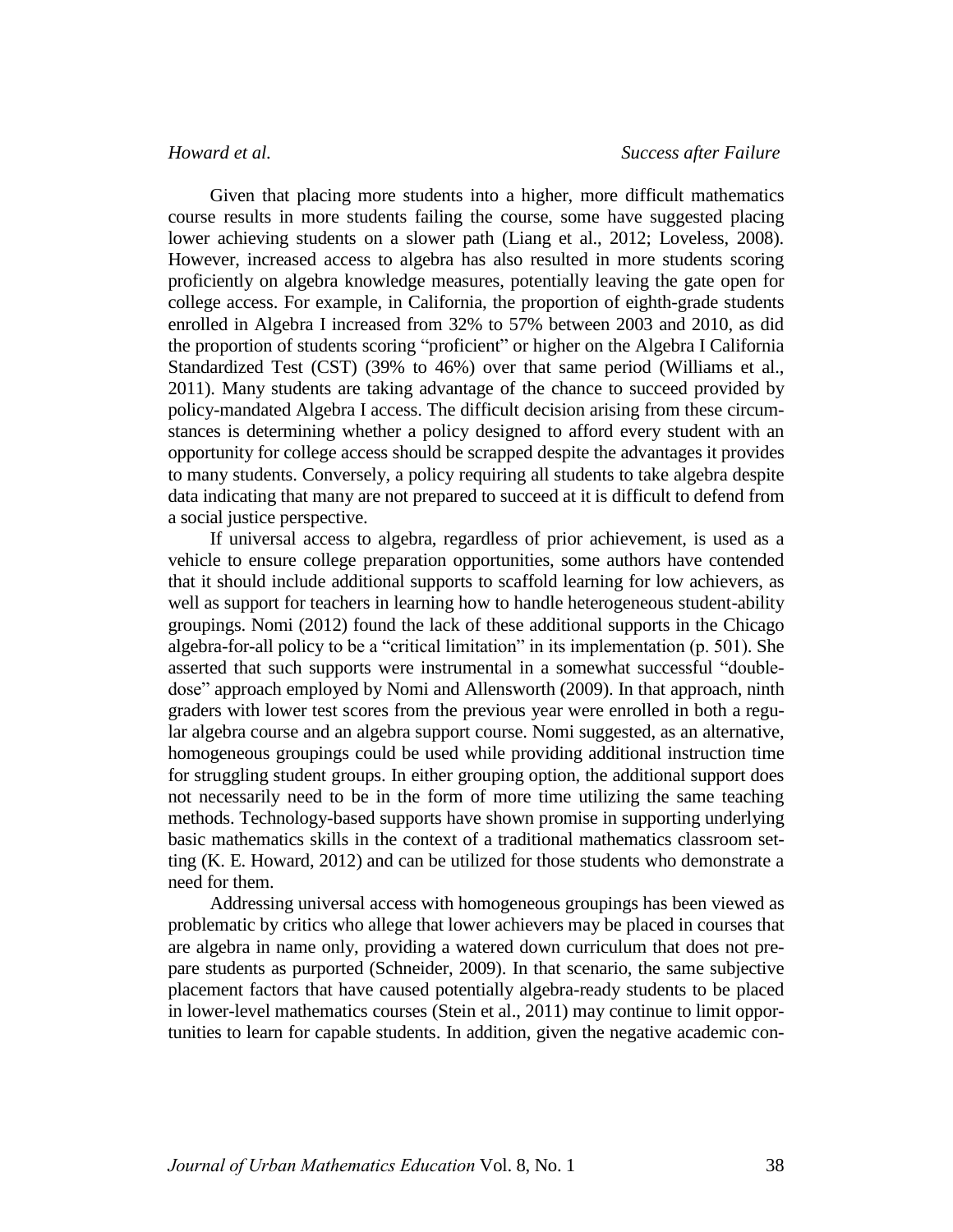sequences and unequal access that have been associated with tracking practices in the past (Mosqueda, 2010; Oakes, 2005), policies that separate students solely on the basis of achievement levels have fallen out of favor. Conversely, mixed-ability groupings present their own set of equity issues. Although such groupings may address the needs of capable students who would have been denied access to algebra under previous policies, inclusion of lower-achieving students, particularly those at the lowest levels, may restrict the pace of education for higher achieving students. Research is mixed as to the impact that heterogeneous ability groupings have on the most advanced students. Some researchers' findings have suggested that the performance of higher achieving students is compromised by de-tracking lower performing students into more advanced courses (Allensworth et al., 2009; Loveless, 2009; Nomi, 2012), presumably due to the need for teachers to slow the instructional pace or otherwise adjust content delivery for a wider range of proficiency. Other researchers suggest that not only do lower-achieving students benefit from detracked courses, but also higher-achieving students have been found to achieve at even higher levels in mixed-ability groups than in high-level tracked groups (Boaler, 2011). However, as discussed next, there is some evidence that not all students in higher achieving homogeneous classrooms benefit from this arrangement.

Comparing data across two Chicago initiatives, Nomi and Allensworth (2014) found that although test scores were higher on average when course enrollments were sorted by student skill levels, grades and pass rates in high-skill courses actually declined. Nomi and Allensworth suggested that these declines were due to grading practices (e.g., on a curve), higher demands, and high-achieving students finding themselves below average compared to their classroom peers. Consequently, students with skills near the bottom of their respective courses had higher failure rates. On the other hand, low-skilled students' mathematics scores declined slightly after sorting when no changes were made to curriculum, but increased considerably, along with grades and pass rates, when more classroom time and teacher professional development resources were provided. In addition, low-skilled students were more likely to experience disruptive classroom environments due to more behavioral problems when sorted by skill level.

Whether students are sorted by skill levels or placed in mixed-ability groupings, raising the bar on the difficulty level of eighth-grade courses will likely result in increased failure rates in the short term, especially when the structure of the preceding K–7 instruction has not yet been adequately redesigned to better prepare students for the increased demands (Schmidt, 2004). If students, for whatever reason, find themselves unprepared to pass algebra in the eighth grade, would it be better to place those students in a lower-level mathematics course instead? Are there academic benefits to at least exposing eighth graders to algebra regardless of their preparedness, even if they fail the course? In other words, can we find a measure of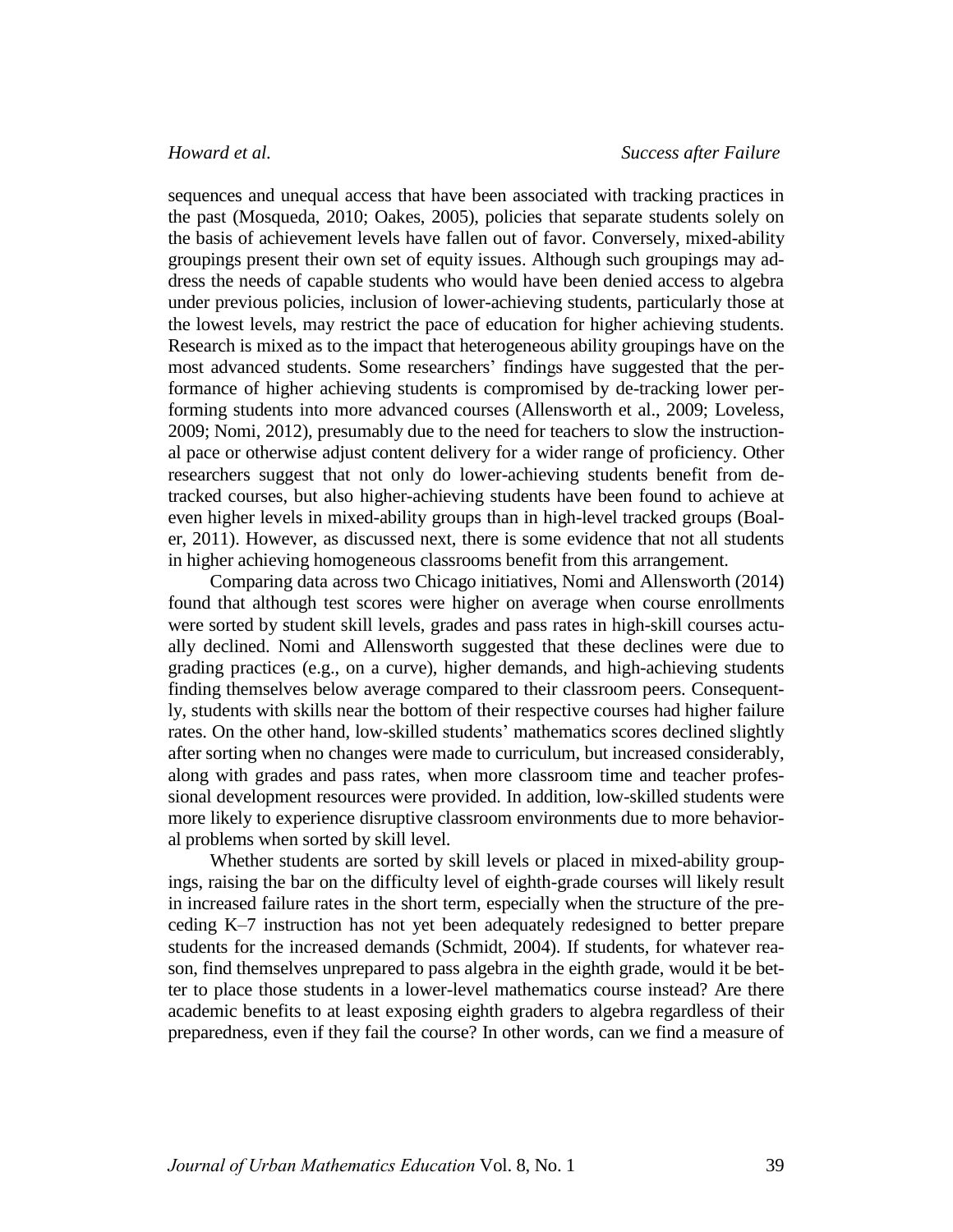success associated with course failure? What about the psychological and motivational implications of such an approach? Research indicating the relationship between higher-level course-taking and higher levels of mathematics achievement has not often examined the impact of failure in comparison to successfully completing a lower-level course, nor has it specifically focused on the psychological outcomes associated with success and failure.

A comparison of proficiency rates among Californian, ninth-grade students who failed (scored less than proficient) the previous year's Algebra I CST to those who passed the CST for General Mathematics in eighth grade (scored proficient or above) revealed stark differences in the two groups: the students who had failed the Algebra I CST had 69% less of a chance of passing it in the ninth grade than those who had passed the General Mathematics CST in the eighth grade (Liang et al., 2012). At first glance, this would seem to support placing more students in General Mathematics courses; however, upon closer examination only 27.5% of the students in General Mathematics passed the CST in the eighth grade (as opposed to a 41.8% pass rate for Algebra I). The group of students who passed the General Mathematics CST likely included some misplaced students, who may have scored well enough to be placed in algebra but were sorted out by subjective factors previously discussed. Nonetheless, the high rate of repeated failure (5 out of 6) for those who had failed the Algebra I CST the previous year cannot be ignored. This rate indicates that the vast majority of students repeating algebra did not benefit enough from the previous year's exposure to score proficiently the second time around. An alternative explanation is that many were not motivated enough to fully apply themselves either time they took the course, which may be the case for students who have chronically failed mathematics during their short K–8 experience but continued to advance due to social promotion practices (Zinth, 2005).

### *The Psychology of Failure*

Examining the impacts of failing algebra or passing a lower-level course, all other factors being equal, is an essential element to assessing the wisdom of an algebra-for-all policy. The direct academic impacts of such a policy may include lower test scores and the narrowing of the window available for completion of a college preparatory course sequence. Possible indirect psychological impacts are less obvious, but can be just as detrimental to students' future academic success. These psychological effects may include identifying less with the mathematics domain, having a lower perceived value for mathematics, and experiencing a decline in overall interest in mathematics (Crocker, Major, Schmader, Spencer, & Wolfe, 1998; Keller, 2007; Spencer, Steele, & Quinn, 1999).

Several psychological theories have addressed identification with mathematics among underrepresented groups by illuminating coping responses to stigmatiza-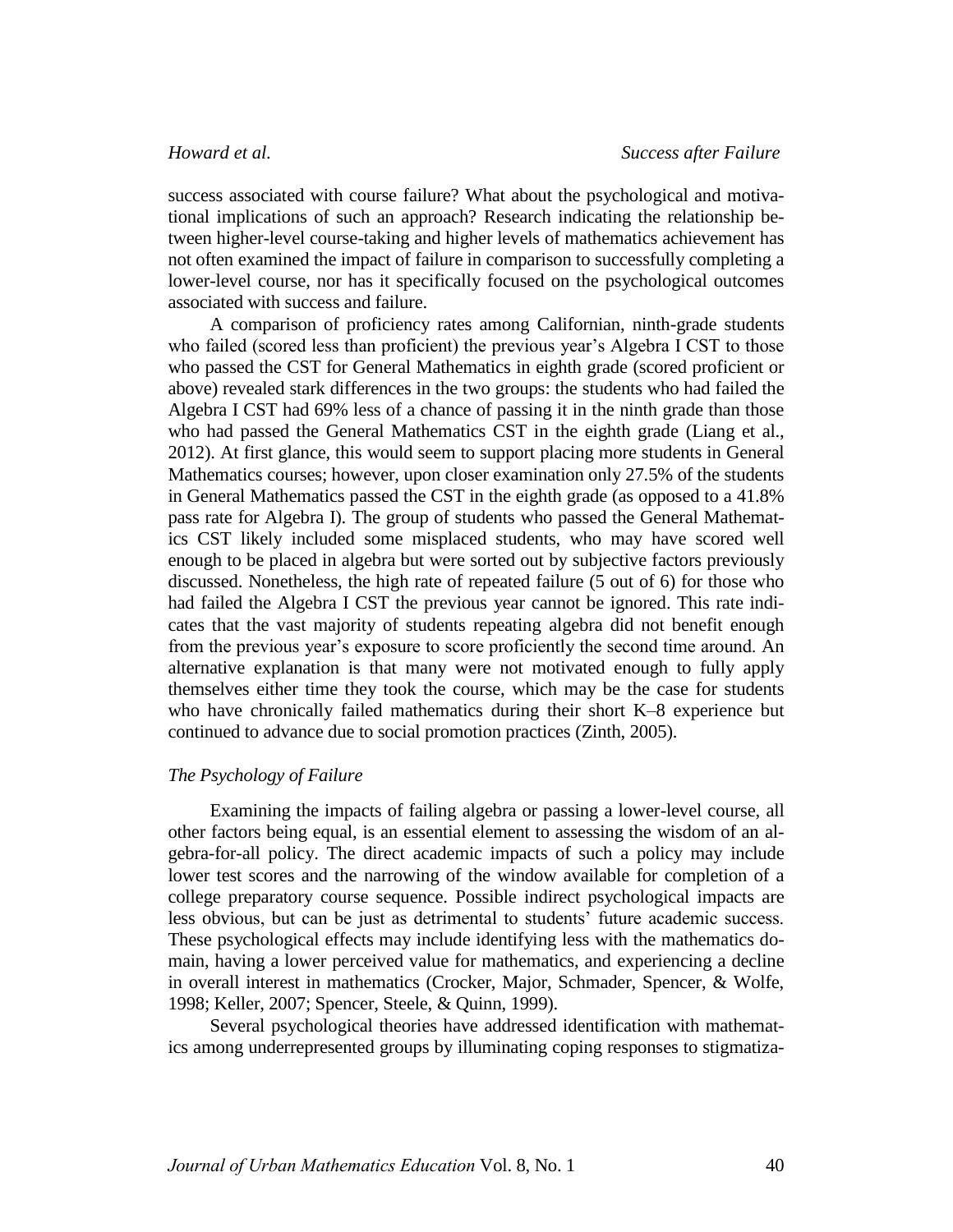tion and societal stereotypes (Major & O'Brien, 2005; Steele & Aronson, 1995). Socially stigmatized groups have exhibited patterns of underperformance when group membership was made salient in testing environments—a phenomenon referred to as "stereotype threat" (Steele, 1997). The effects of stigma, or an attribute or identity that is devalued or undesirable in a social context, can impact the psychological, educational, and social outcomes of stigmatized group members through confirming negative stereotypes associated with group membership (Steele, 2003; Steele & Aronson, 1995), disengagement or "disidentification" (Crocker et al., 1998), and distancing one's identity from the target domain (Crocker, Major, & Steele, 1998). If disidentification with the mathematics domain were to occur following failure in eighth-grade algebra, it would likely influence the students' psychological dispositions towards mathematics courses in subsequent years, offering some explanation for the observed repeated failure rates.

Identifying with a domain is not, in and of itself, sufficient to motivate students to engage in the work necessary to excel in that domain. Wigfield and Eccles examined children's mathematical beliefs through their expectancy-value theory (Wigfield, 1994; Wigfield & Eccles, 2000), and posited that expectancy and task value are the two most influential predictors of achievement behavior. The expectancy component refers to a student's beliefs as to whether they are able to perform a task (expectation level for success), whereas the value component addresses their beliefs about why they should perform the task at all (Pintrich & Schunk, 2002; Schunk, Pintrich, & Meece, 2008). The influence of negative stereotypes on student expectancy has been demonstrated as early as middle school with Black, Latina/o, and low SES students (K. E. Howard  $&$  Anderson, 2010), the very groups that have been found to be most frequently represented among the lowest performing students in advanced courses (Loveless, 2008).

The value students ascribe to the mathematics domain is an important marker of student engagement insofar as it is a strong predictor of whether students decide to apply themselves to their mathematics courses. In the expectancy-value model, the value component has two subcomponents (among others) that may be affected by failing a course: intrinsic value and utility value (Schunk et al., 2008). Intrinsic value is the student's subjective interest or enjoyment in doing a task, which is influenced by past performance in that task or domain (Eccles & Wigfield, 2002). Utility value is the perceived usefulness of a task in helping the student to meet his or her future goals; these goals can be adjusted downward as a result of selfregulatory processes following failure (Schmitz & Perels, 2011). These two subcomponents of task value are of particular interest in this study as they may help to illuminate possible indirect effects of universal access policies that may not be evident in immediate academic outcomes. Understanding how these variables are im-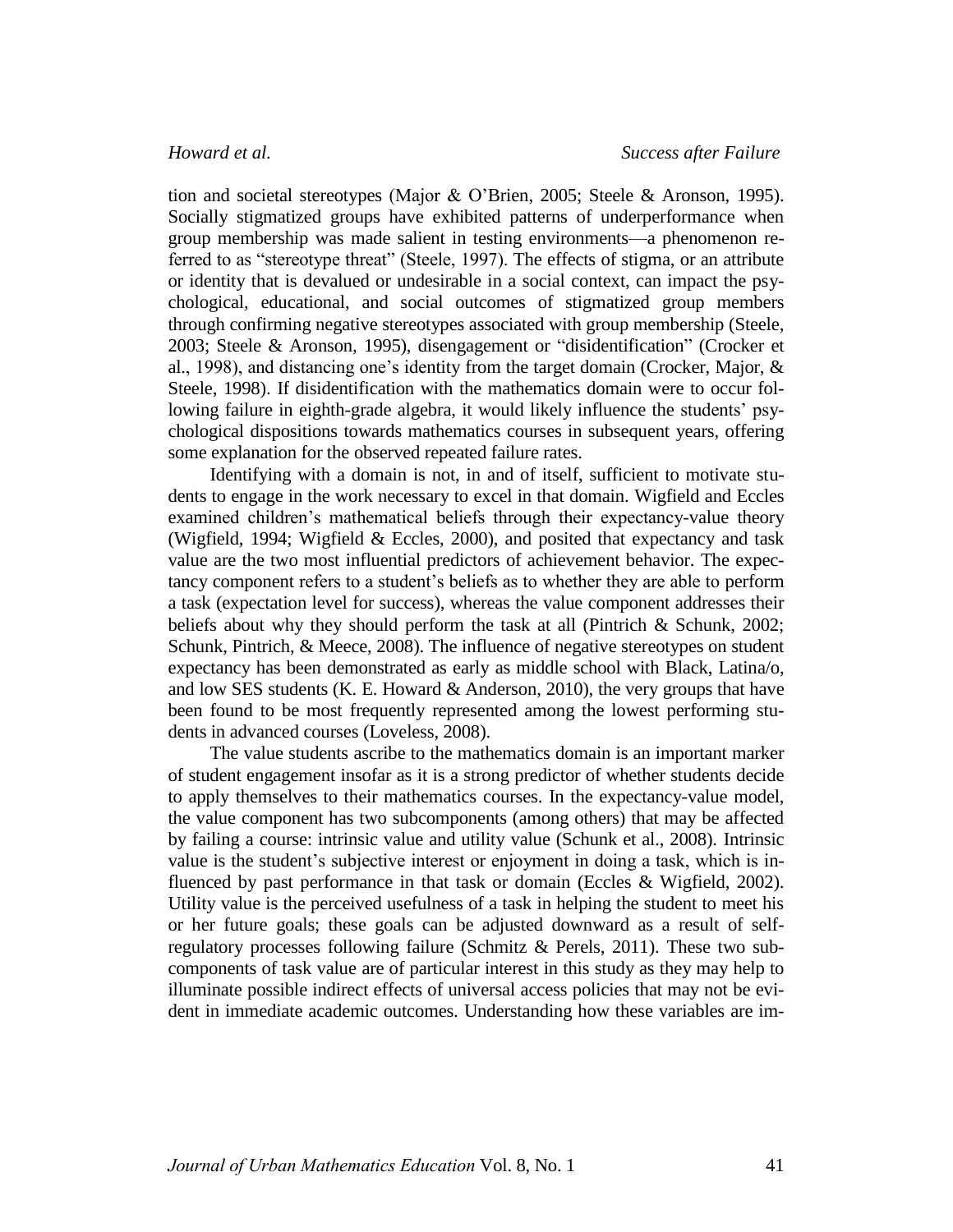pacted by placement decisions, as well as by subsequent success or failure, can clarify the wisdom and consequences of enacting particular course-taking policies.

It has been said that a society can be judged by how it treats its most vulnerable members. Policymakers must weigh the impacts of a mandate that requires all students to follow a particular curriculum against those of a policy that does not, particularly on students whose futures are impacted most severely as a result. Thus, research is needed to examine the impact of failure on students' longitudinal mathematics achievement and attitudinal outcomes, and to determine if higher-level course placements benefit students from all levels of attainment. This study is an examination of the impact of eighth-grade mathematics course enrollment and success and failure on subsequent algebra proficiency, college readiness, and psychological and motivational dispositions.

# **Methods and Data**

A nationally representative sample was used for this study (Ingles et al., 2014; National Center for Education Statistics, 2011) to examine the relationships among mathematics course success, failure, and achievement outcomes, as well as to examine the levels of domain identification, utility, and interest associated with students who fail eighth-grade Algebra I. The High School Longitudinal Study of 2009 (HSLS:09) was conducted by the U.S. Department of Education National Center for Educational Statistics. We examined base-year student data, which were collected from ninth graders during the fall of the 2009–10 school year, and the first follow-up wave of data collected in 2012 when most of the students were in the spring semester of eleventh grade. The HSLS:09 data were derived from a sample consisting of more than 21,000 students from 944 public, charter, and private schools in the United States. Each wave of data collection included a mathematics assessment of algebraic reasoning and a computer-based survey addressing various psychological and motivational constructs (Ingels, Dalton, Holder, Lauff, & Burns, 2011; Ingels et al., 2014).

# *Data Sources*

All of the analyses in this article were based on data obtained from the student-level public use files for the HSLS:09 (base year) and the HSLS:12 (first follow up) data sets. The HSLS:09 variable identifying the highest course each participant took in the eighth grade (S1M8) includes nine self-reported options, including courses more advanced than Algebra I. We were only interested in comparing students who took a version of Algebra I with those who took a lower mathematics course; therefore, we initially filtered the 21,444 cases in the complete data set to include only the students who reported taking Algebra I (including IA and IB;  $n =$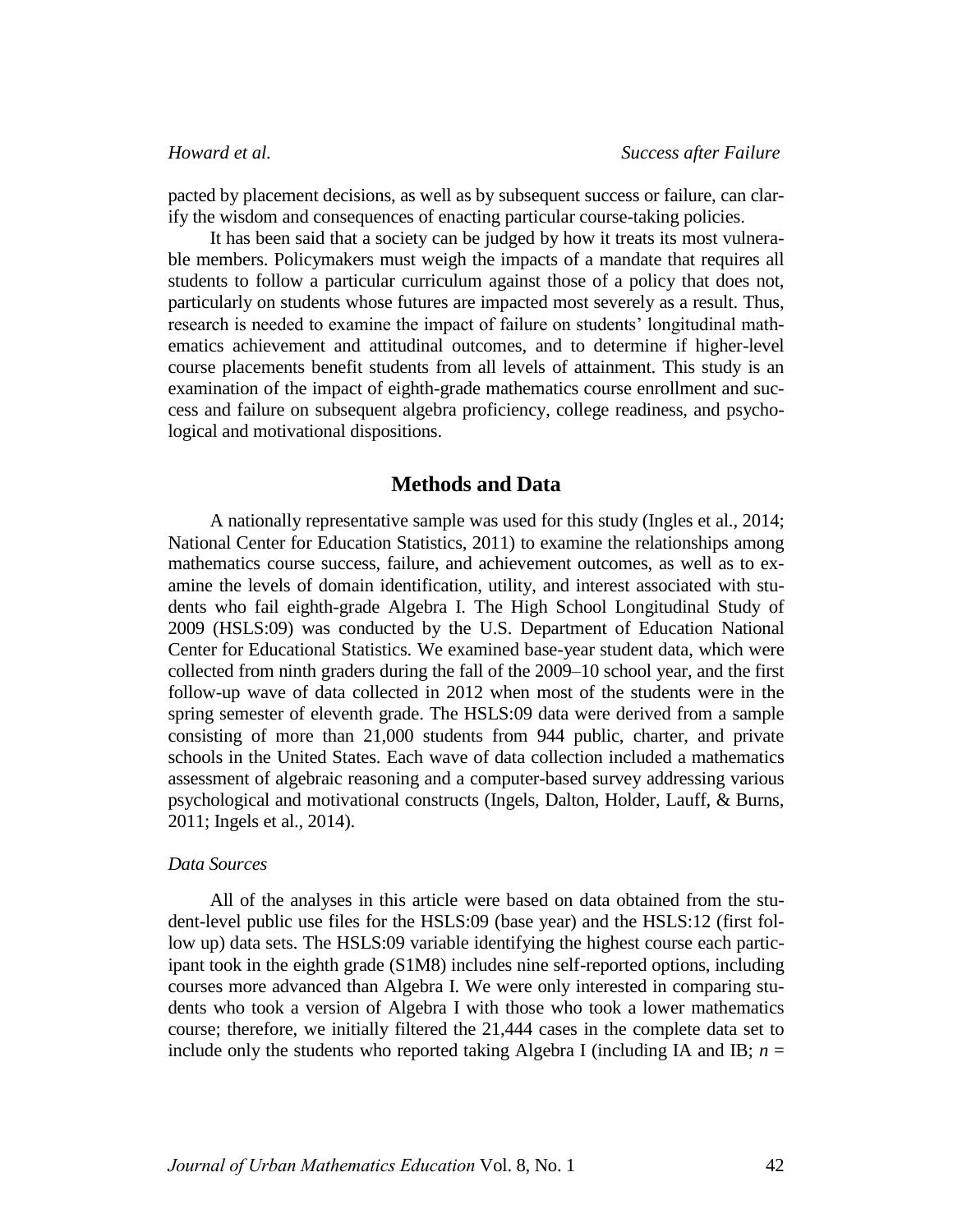6,675) in Group 1, and those who reported taking Math 8, Advanced/Honors Math 8 (not including Algebra), or Pre-algebra  $(n = 12,254)$  in Group 2. The HSLS:09 variable identifying the self-reported grade each participant received in their highest level mathematics course taken in the eighth grade (S1M1GRADE) was used to filter Group 1 to only include the students who received a grade of "D" or "F" in Algebra I, which resulted in 337 students (5.1%). Group 2 was filtered to include only the students who received a grade of "C" or higher in a course lower than Algebra I (i.e., Math 8, Advanced or Honors Math 8, or Pre-algebra), which totaled 11,000 (89.8%). Finally, both groups were trimmed to exclude any cases which had missing data for any of the variables being considered, which resulted in a Group 1 total of 274 and a Group 2 total of 8,504.

# *Propensity Score Matching Procedures*

Given that our data were compiled from non-randomized cases, propensity score matching was utilized to achieve balance on several observed covariates (Stuart, 2010) and to reduce the impact of treatment-selection bias in the estimation of treatment effects. Our final data set (before matching) contained 274 cases of students who received a D and/or F in their respective Algebra I course, and 8,504 cases of students who received an A, B, or C in their lower level mathematics course in eighth grade. The covariates selected for generating the propensity scores were the HSLS:09 student-level data file variables for students' sex (X1SEX), race (X1RACE), language status (X1DUALLANG), locale (X1LOCALE), region (X1REGION), socioeconomic status quintile (X1SESQ5), along with a dummy variable for participant's test date. The language status variable identifies the participant's first language as either English, non-English, or equally English and a non-English language. The locale variable identifies the participant's address as city, suburb, town, or rural. The region variable identifies the participant's location in the country as northeast, midwest, south, or west. The SES quintile variable is a composite variable derived from the parent/guardians' education, occupation, and family income. The test date variable identifies the date when the study-administered test of algebraic reasoning was completed. The tests were administered on three dates during the 2009–10 school year, providing participants with different levels of exposure to their ninth-grade curriculum prior to taking the test. This variable was included in the matching procedure to control for the amount of time elapsed between the date when the participants received their letter grade in the eighth grade and the date when they took the test in the ninth grade.

The propensity score matching procedure was conducted in SPSS 21, using an "R" plugin, which allows estimation of propensity scores using logistic regression (R Development Core Team, 2008). The propensity scores represent the probability that a person or case will land in the treatment condition given the values on all of the co-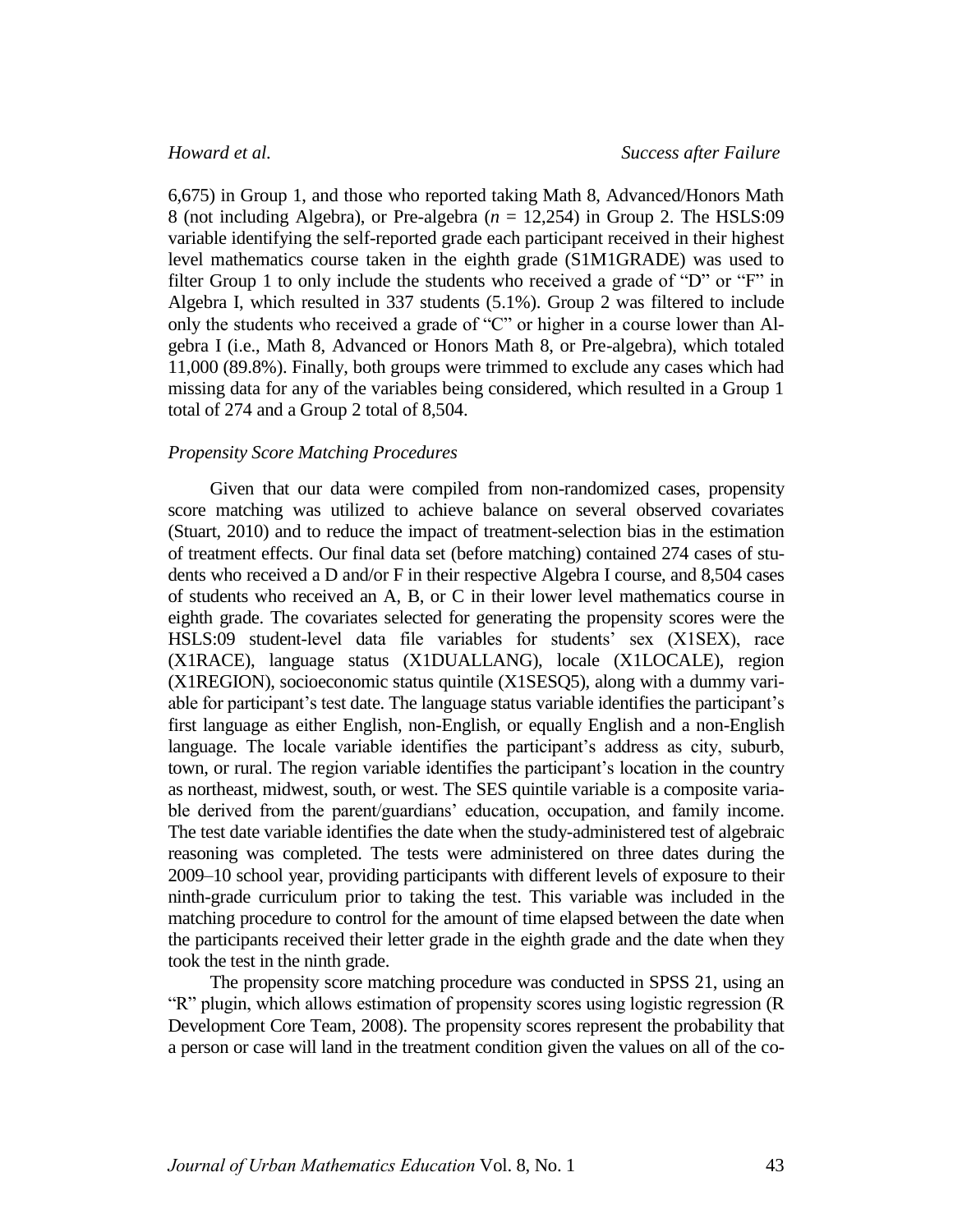variates. In this study, the propensity scores represent the probability that a student would fail Algebra I, given the values on the seven included covariates. Once the propensity scores are computed, the program utilizes three "R" packages to perform the procedure: "MatchIt" (Ho, Imai, King, & Stuart, 2007), "RItools" (Bowers, Fredrickson, & Hansen, 2010), and "cem" (Iacus, King, & Porro, 2009). The matching technique utilized in this study was 1:1 nearest neighbor matching (without replacement), meaning each "treated" participant was matched to a single "untreated" participant who had the propensity score that was closest to an exact match. We used a caliper of .2 of the standard deviation of the logit of the propensity score to ensure good matches (Thoemmes & Kim, 2011). The caliper defines the maximum allowable difference in estimated propensity scores for matches. Cases outside of the common support area (region of distribution in which cases from both groups are observed) were discarded for the larger (untreated) group only, in order to maintain a sufficient sample size for subsequent statistical analyses.

After propensity score matching, the treatment and control groups each consisted of *n* = 274 students. An overall imbalance measure (Hansen & Bowers, 2008) was not significant,  $X^2(7) = 1.35$ ,  $p = .99$ , indicating good balance after matching. The histograms of the standardized differences depicted in Figure 1 illustrate greatly improved covariate balance after matching as compared to the unmatched sample. The matched sample histogram is heavily centered on zero, indicating no systematic differences existed after matching. Figure 2 depicts the standardized mean differences for each of the covariates before and after matching, illustrating that the magnitude of the standardized differences overall were greatly improved after matching. The standardized mean differences of all covariates were close to 0 after matching.



*Figure 1*. Histograms with overlaid density estimates of standardized differences before and after matching.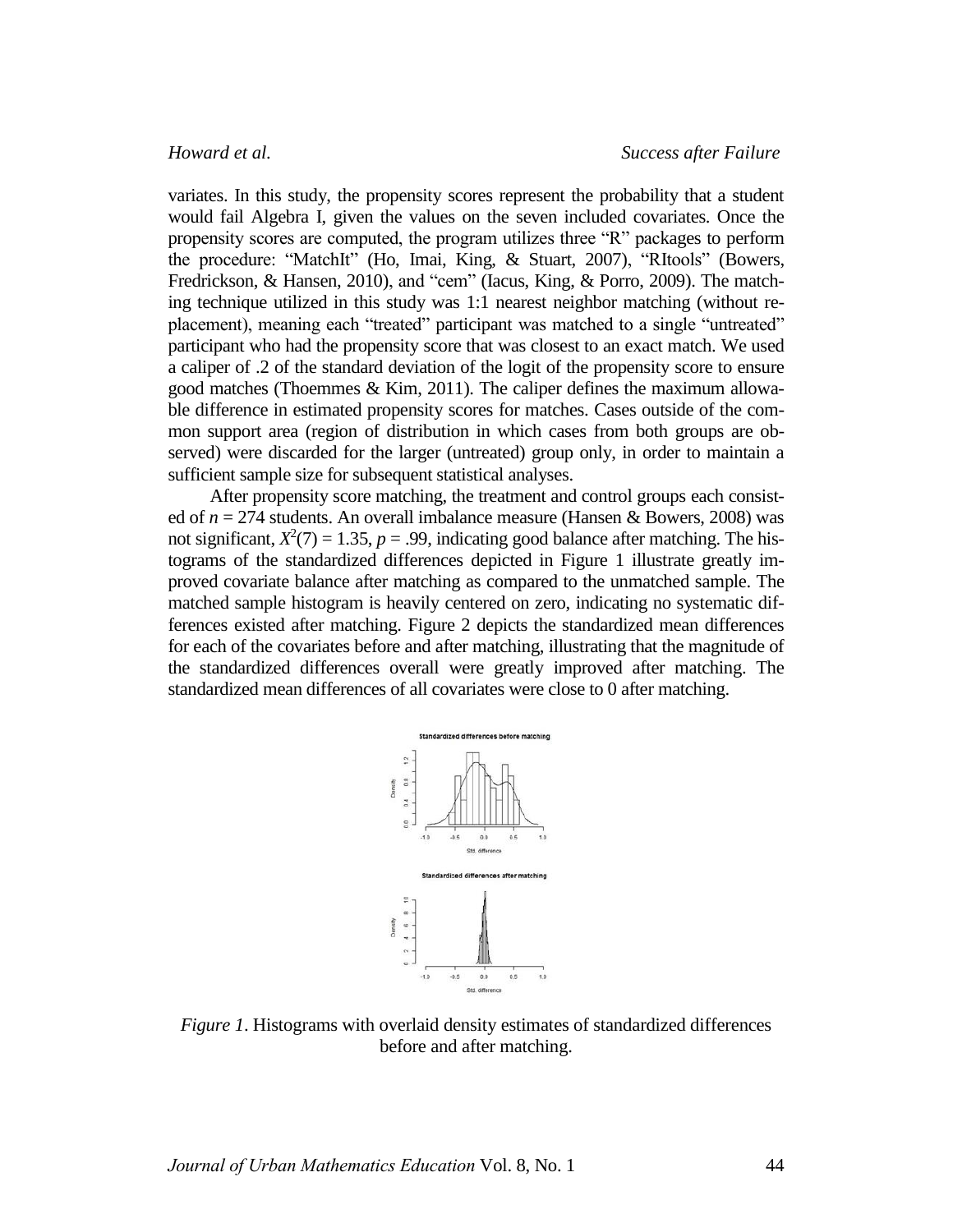

*Figure 2.* Dotplot of standardized mean differences (Cohen's d) for all covariates before and after matching.

### **Measures**

### *Algebra Proficiency*

An online mathematics test of algebraic reasoning was completed by each of the HSLS:09 participants during the fall semester of the ninth grade and during the spring semester of the eleventh grade. The instrument used to measure algebra proficiency was developed and validated by the American Institutes of Research (Ingels et al., 2011). The test and item specifications addressed six algebraic content domains (the language of algebra; proportional relationships and change; linear equations, inequalities, and functions; nonlinear equations, inequalities, and functions; systems of equations; and sequences and recursive relationships) and four algebraic processes (demonstrating algebraic skills; using representations of algebraic ideas; performing algebraic reasoning; and solving algebraic problems). Item analyses were conducted to compile a pool of optimally performing items, including differential item functioning (DIF) statistics to detect potential racial/ethnic and gender biases.

*Base year.* The base year assessment administered to the participants contained 40 items and employed an adaptive design. There were 72 unique items used to compile all of the variations of the test. The item response theory (IRT) estimated reliability of the base year instrument was 0.92 after applying sample weights (Ingels et al., 2011). The HSLS:09 base year variable X1TXMSCR represents an IRT-based estimate of the score for each participant on the full set of 72 items. Each participant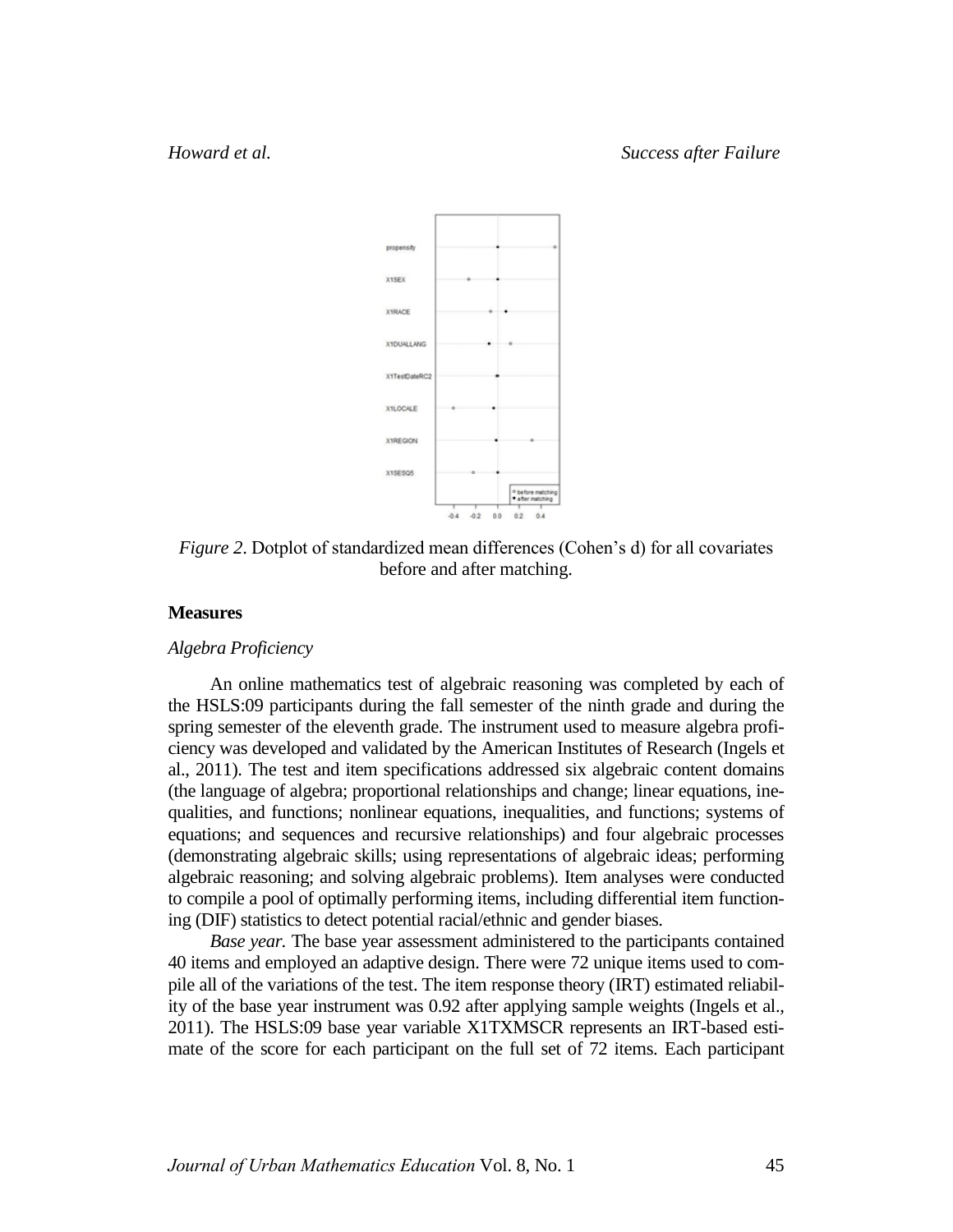completed the assessment on one of three different test dates during the fall term of his or her ninth-grade school year (September 2009, October 2009, or January 2010). The HSLS:09 base year theta score variable X1TXMTH is an ability estimate score based on the same metric as the IRT item-level difficulty parameters. It provides a summary measure appropriate for longitudinal analyses to measure growth in achievement over time.

*First follow-up.* A second algebra assessment addressing the previously listed six algebraic content domains and four algebraic processes was administered during the spring semester of the study cohort's junior year. The follow-up *theta* score variable (X2TXMTH) was used to compare participant scores over both waves as the common items between waves allowed for equating the IRT scores across waves. The follow-up assessment contained a 69-item pool, including 23 common items across the two waves. This item pool also included 20 new items that were field tested and added to include higher difficulty items and guard against a ceiling effect. The IRT-estimated reliability of this follow up assessment was 0.92 after sample weights were applied (Ingels et al., 2014).

# *Psychological and Motivational Scales*

Several scales were created for the HSLS:09 and included in the field-testing for the algebra proficiency variables (Ingels, Herget, Pratt, Dever, & Copello, 2010). Three of those scales were examined as part of our analyses over both waves of data. All of the data for the scales were reported in the HSLS:09 in standardized form (with a mean of 0 and a standard deviation of 1) to allow for combining variables with different scales during analyses. A threshold of .65 was used for inclusion of each of the scales as an adequate measure of internal consistency and each of the scales performed above this threshold in both waves of data collection. Table 1 provides coefficients of reliability for each of the scales examined over each wave of data (Ingles et al., 2011; Ingels et al., 2014).

*Mathematics identity.* The HSLS:09 mathematics identity scale score was used to measure students' mathematics identity during both waves of data collection (X1MTHID/X2MTHID; Cronbach's Alpha .84 and .88, respectively). This scale measures the participant's level of agreement from 1 (strongly agree) to 4 (strongly disagree) on two statements: "You see yourself as a math person" and "Others see me as a math person," with higher values indicative of higher mathematics identity.

*Mathematics utility.* The HSLS:09 mathematics utility scale score was used in both waves of data collection to measure participants' beliefs in the utility value of learning mathematics (X1MTHUTI/ X2MTHUTI; Cronbach's Alpha .78 and .82, respectively). This scale measures the participant's level of agreement from 1 (strongly agree) to 4 (strongly disagree) on three statements about the importance of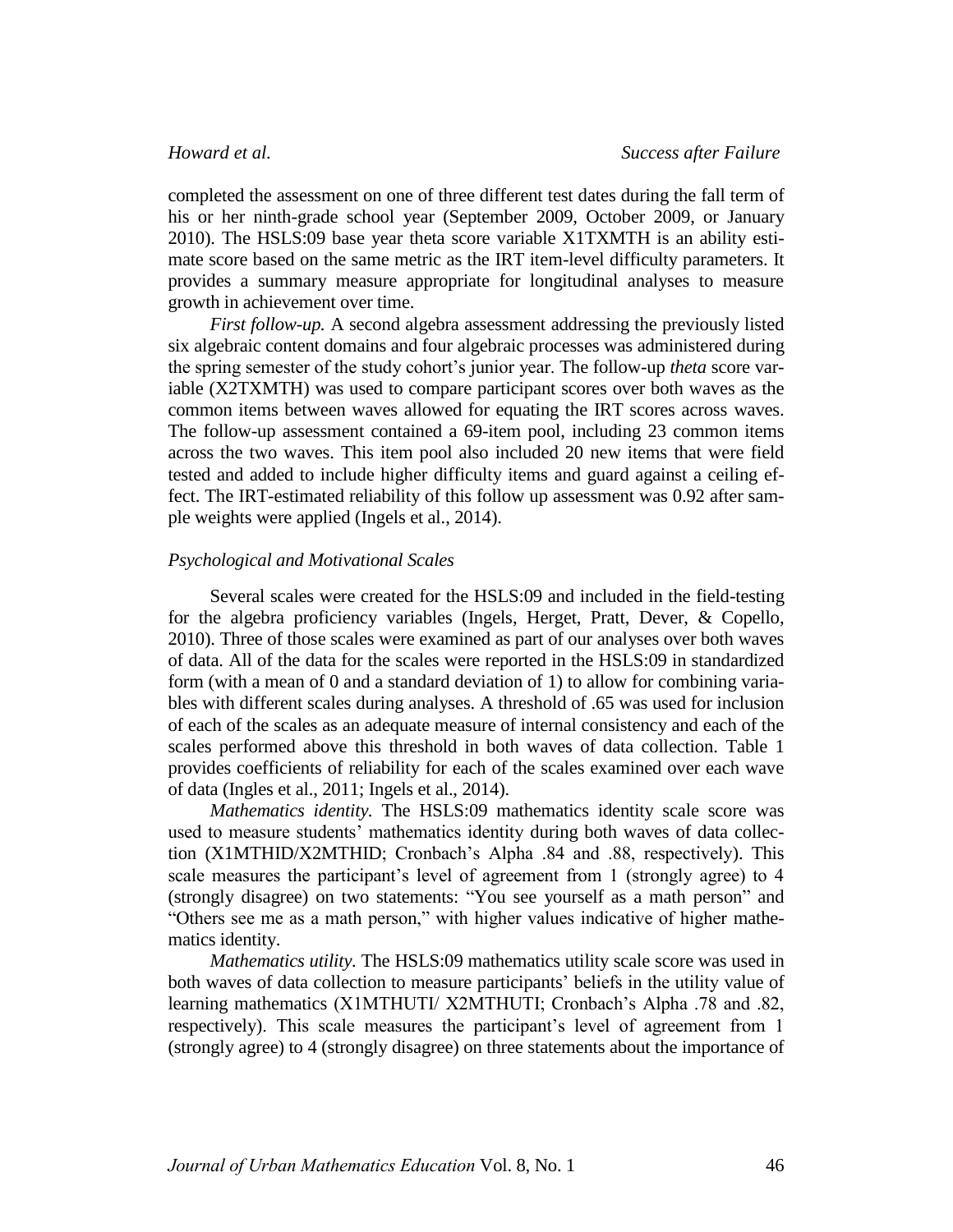mathematics for their future: "My math class will be useful for college"; "My math class will be useful for everyday life"; and "My math class will be useful for a future career." Higher values indicate higher mathematics utility.

*Mathematics interest.* The HSLS:09 mathematics interest scale score was used for both waves of data collection to measure participants' interest in their current mathematics course (X1MTHINT/X2MTHINT; Cronbach's Alpha .75 and .69, respectively). This scale includes two questions inquiring as to the students' favorite and least favorite (wave 1 only) school subjects, followed by four statements about their current grade mathematics course assessing their level of agreement from 1 (strongly agree) to 4 (strongly disagree): "You are enjoying this class very much"; "You think this class is a waste of your time"; "You think this class is boring"; and "You really enjoy math." Higher values indicate higher mathematics interest. The first year follow-up instrument for mathematics interest was revised to eliminate a question asking for the student's least favorite subject, but still showed adequate internal consistency.

# *College Readiness Variables*

Three variables measuring college readiness were examined by group and compared to the entire HSLS:12 sample. Each variable corresponds to a single question that was part of the questionnaire in the follow-up data collection in the fall semester of the participants' eleventh-grade school year.

*Community college.* The HSLS:12 variable S2REQ2YR corresponds to the question "By the summer of 2013, do you think you will have met the minimum requirements needed for admission to a 2-year community college?" The response options were: Yes, No, and Don't Know.

*Typical four-year college.* The HSLS:12 variable S2REQTY4YR corresponds to the question "By the summer of 2013, do you think you will have met the minimum requirements needed for admission to a typical 4-year college?" The response options were: Yes, No, and Don't Know.

*Selective college.* The HSLS:12 variable S2REQSEL4YR corresponds to the question "By the summer of 2013, do you think you will have met the minimum requirements needed for admission to a highly selective 4-year college such as Harvard University?" The response options were: Yes, No, and Don't Know.

# **Results**

# *Descriptives*

Statistical analyses were performed on the final base-year set of 548 participants, split evenly between students who took and failed algebra in eighth grade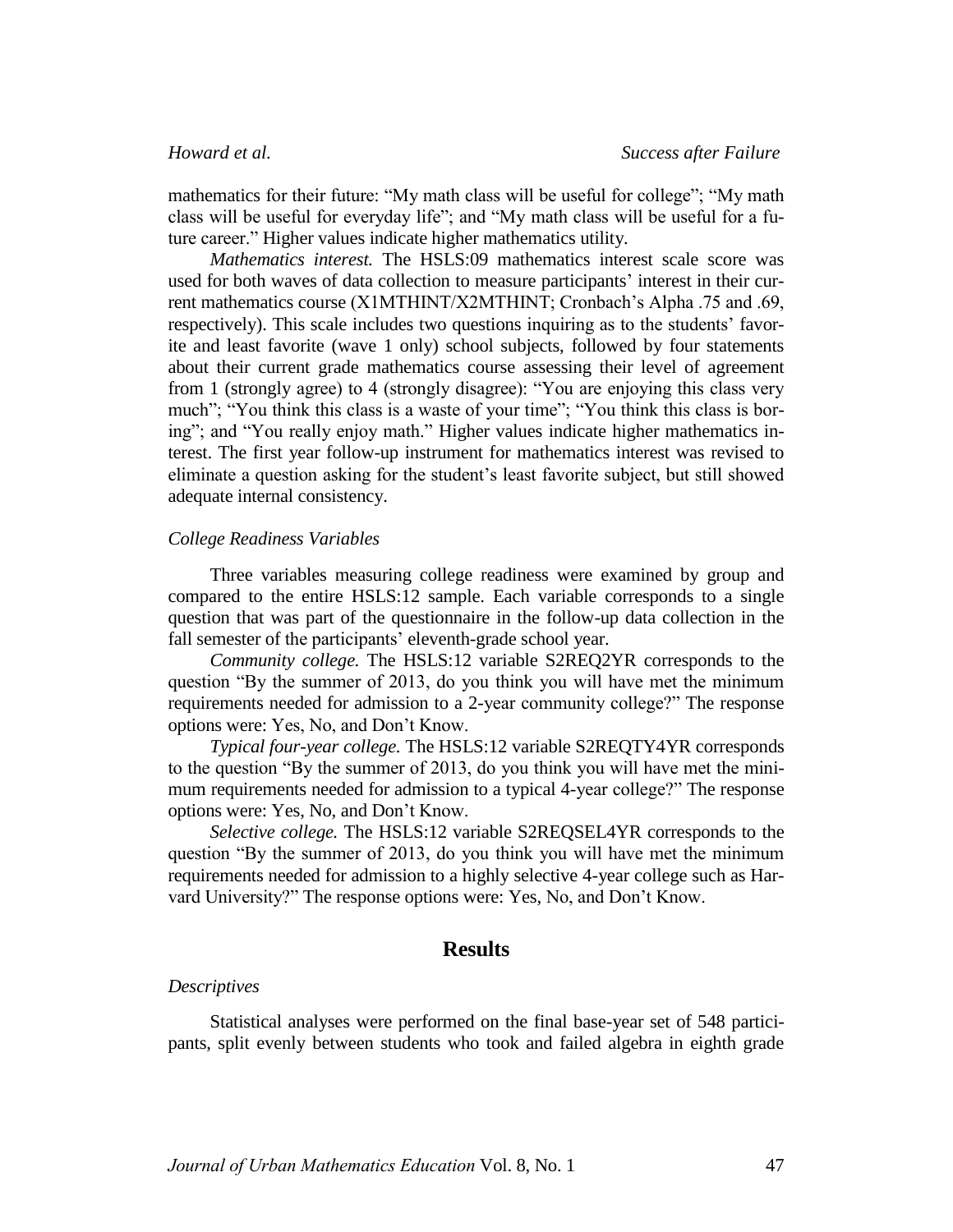and those who took and passed a lower-level mathematics course in eighth grade. As illustrated in Table 1, the groups were well balanced through propensity score matching on gender, race, language status, and socioeconomic status. The balance on these important variables was maintained for the participants in the matched group who provided responses in the follow-up data collection.

There was a response rate of 83.8% ( $n = 459$ ) for the follow-up wave mathematics assessment for this group of participants, which compared favorably to the overall unweighted follow-up response rate of 84.3%. Little's MCAR statistic (SPSS Missing Values 22.0) revealed that the missing data met the assumption of MCAR,  $\chi^2(39) = 52.84$ ,  $p = .07$ . There were no systematic patterns of missing data when compared to the observed values for all of the matched covariates, the prior mathematics assessment and psychological measure scores, and the college-bound variables.

| Table 1                                                                          |
|----------------------------------------------------------------------------------|
| <b>Post-Matching Demographic Characteristics of the Treatment (Algebra Fail)</b> |
| and Control (Lower-Level Math Pass) Groups                                       |

|                       | <b>Base Year</b>              |                             | <b>Mathematics Assessment</b><br><b>Follow Up</b> |                             |
|-----------------------|-------------------------------|-----------------------------|---------------------------------------------------|-----------------------------|
|                       | <b>Treatment</b><br>$n = 274$ | <b>Control</b><br>$n = 274$ | <b>Treatment</b><br>$n = 228$                     | <b>Control</b><br>$n = 231$ |
| <b>Gender</b>         |                               |                             |                                                   |                             |
| Male                  | 62%                           | 62%                         | 62%                                               | 63%                         |
| Female                | 38%                           | 38%                         | 38%                                               | 37%                         |
| <b>Race/Ethnicity</b> |                               |                             |                                                   |                             |
| White                 | 47%                           | 49%                         | 45%                                               | 50%                         |
| <b>Black</b>          | 10%                           | 10%                         | 9%                                                | 10%                         |
| Latino                | 26%                           | 20%                         | 26%                                               | 19%                         |
| Asian                 | 3%                            | 8%                          | 3%                                                | 8%                          |
| Other                 | 14%                           | 13%                         | 17%                                               | 13%                         |
| <b>First Language</b> |                               |                             |                                                   |                             |
| English Only          | 80%                           | 78%                         | 79%                                               | 78%                         |
| Non-English           | 13%                           | 14%                         | 14%                                               | 12%                         |
| English and           |                               |                             |                                                   |                             |
| Non-English           | 7%                            | 9%                          | 7%                                                | 10%                         |
| <b>SES</b> quintile   |                               |                             |                                                   |                             |
| First                 | 24%                           | 25%                         | 25%                                               | 23%                         |
| Second                | 22%                           | 19%                         | 21%                                               | 18%                         |
| Third                 | 20%                           | 24%                         | 21%                                               | 26%                         |
| Fourth                | 19%                           | 18%                         | 19%                                               | 17%                         |
| Fifth                 | 15%                           | 15%                         | 14%                                               | 17%                         |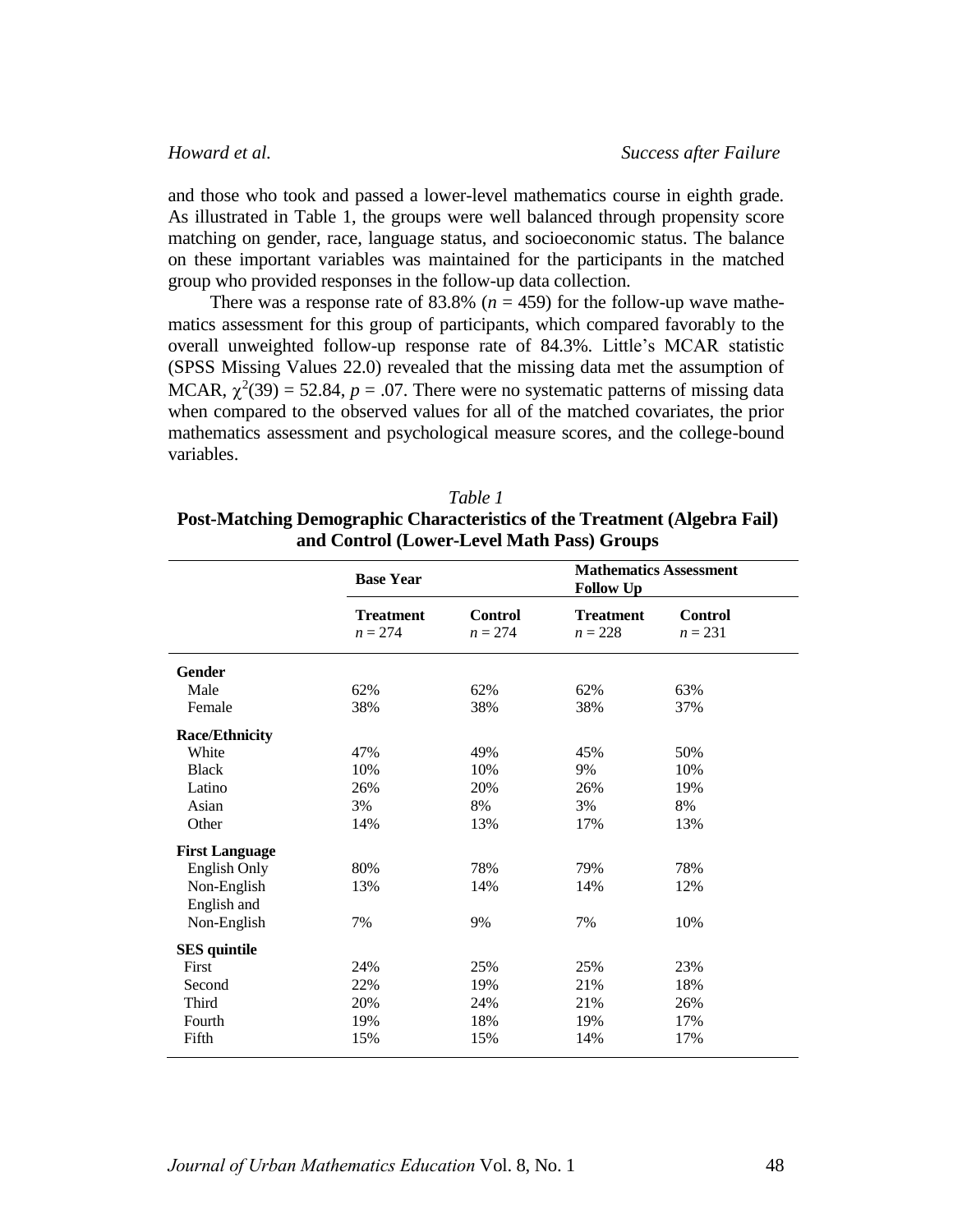# *Algebra Proficiency*

To examine for algebra proficiency differences between to two eighth-grade course conditions (failing algebra or passing lower-level course) and any longitudinal differences, a mixed between-within subjects analysis of variance was conducted. The participants' theta scores on the test of algebraic reasoning were compared across the two waves of data. There was no significant interaction between condition and time: Pillai's Trace = .002,  $F(1, 457) = .80$ ,  $p = .37$ , partial  $\eta^2 = .002$ . As expected, there was a significant main effect for time: Pillai's Trace  $= .32, F(1, 457)$  $= 218.50, p < .001$ , partial  $\eta^2 = .32$ . Both groups showed statistically significant increases in scores over time. The main effect comparing the two course conditions was not statistically significant:  $F(1, 457) = .92$ ,  $p = .34$ , partial  $\eta^2 = .002$ . Whereas both groups significantly increased their mean theta scores from the base year to the follow-up data collection, there were no statistically significant differences in scores between the two groups.

# *Psychological and Motivational Outcomes*

The study participants were measured on psychological and motivational scale variables of interest at each of the two waves of data collection. Repeatedmeasures MANOVA analyses revealed a significant multivariate effect for coursetaking group: Pillai's Trace = .03,  $F(3, 362) = 3.86$ ,  $p = .01$ ,  $\eta^2 = .03$ ; and a significant interaction effect between course assignment and time: Pillai's Trace = .03,  $F(3, 362) = 3.37, p = .02, \eta^2 = .03$ . Univariate tests revealed significant interaction effects between course assignment and time for mathematics identity  $F(1, 364) =$ 7.05,  $p < .01$ ,  $\eta^2 = .02$ ; mathematics interest  $F(1, 364) = 4.86$ ,  $p = .03$ ,  $\eta^2 = .01$ ; and mathematics utility  $F(1, 364) = 4.11$ ,  $p = .04$ ,  $\eta^2 = .01$ . These were small effect sizes.

To further examine the interaction effects, the data set was split and MANO-VAs were performed for each wave of data (Time 1 in ninth grade; Time 2 in eleventh grade) separately. There was a statistically significant difference between the groups on the combined dependent variables for the base year data:  $F(3, 544) =$ 14.38,  $p < .001$ ; Pillai's Trace = .07; partial  $\eta^2 = .07$ . The eta squared of .07 indicates a medium effect size (Cohen, 1988). The difference on each of the three dependent variables reached statistical significance when the data were separately analyzed. The students who took Algebra I and failed reported lower ratings in the ninth grade on mathematics identity  $F(1, 546) = 23.44$ ,  $p < .001$ , partial  $\eta^2 = .04$ ; mathematics interest  $F(1, 546) = 24.17$ ,  $p < .001$ , partial  $\eta^2 = .04$ ; and mathematics utility  $F(1, 546) = 31.88$ ,  $p < .001$ , partial  $\eta^2 = .06$  than students who had passed a lower-level, eighth-grade mathematics course. The mean scores for the differences by group are displayed in Table 2, along with the weighted mean scores for students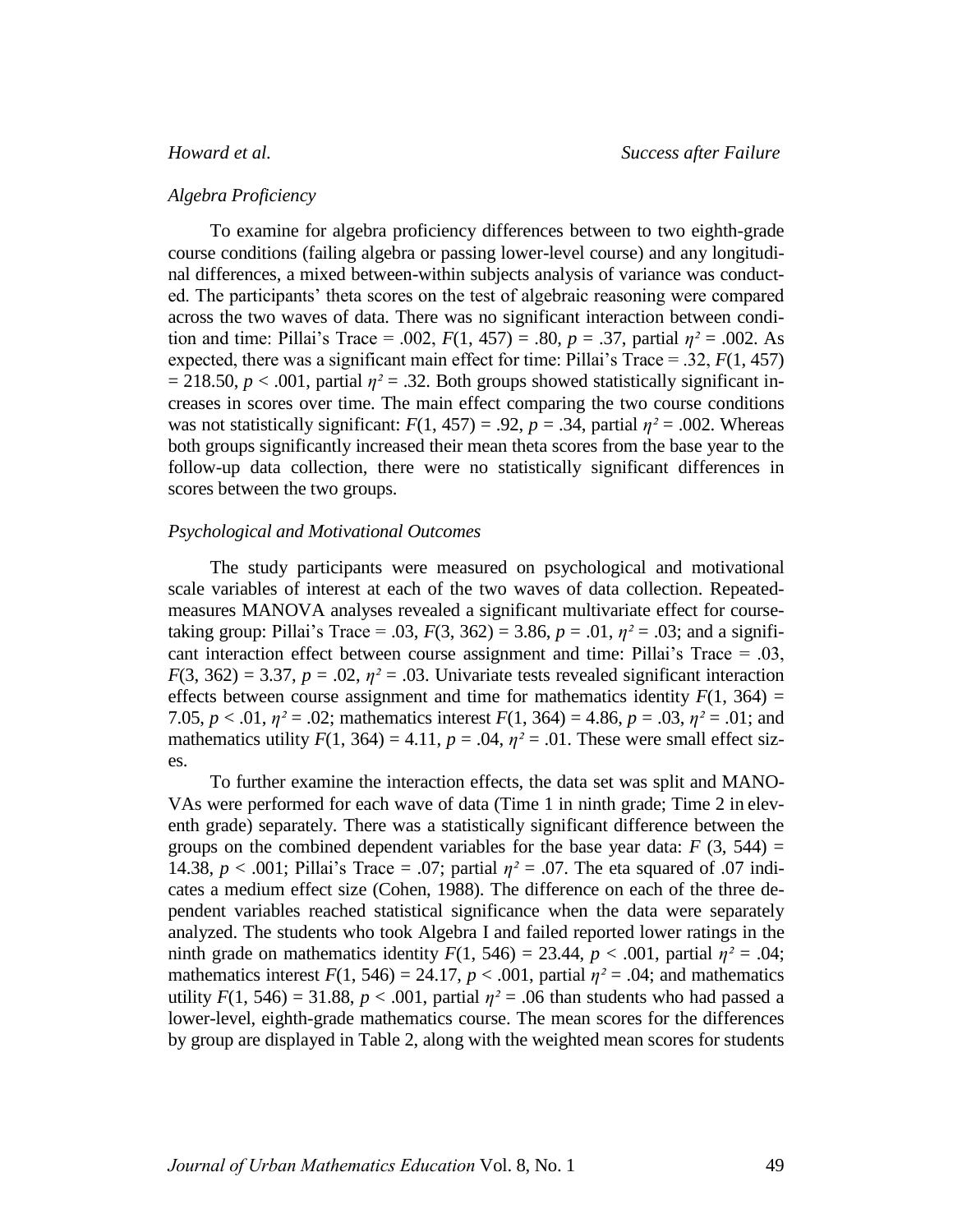who passed Algebra I in the eighth grade. The effect sizes for mathematics identity and mathematics interest were small, whereas the effect size for mathematics utility was moderate (Cohen, 1988).

# *Table 2*

# **Means and Standard Deviations for Psychological and Motivational Dependent Variables for Treatment Group (Algebra Fail), Control Group (Lower Level Math Pass), and Algebra Pass Group**

|                                                                                                      | <b>Treatment</b><br>(failed algebra)<br>$n = 274$ |             | <b>Control</b><br>(passed lower math)<br>$n = 274$ |             | Passed Algebra <sup>a</sup><br>$n = 6240^{\rm bc}$ |            |
|------------------------------------------------------------------------------------------------------|---------------------------------------------------|-------------|----------------------------------------------------|-------------|----------------------------------------------------|------------|
| <b>Dependent</b><br><b>Variable</b>                                                                  | M                                                 | <i>SD</i>   | M                                                  | SD          | M                                                  | SD         |
| <b>Mathematics</b><br><b>Identity</b><br><b>Mathematics</b><br><b>Interest</b><br><b>Mathematics</b> | $-.44$<br>$-.33$                                  | .99<br>1.05 | $-.03$<br>.11                                      | .98<br>1.05 | .32<br>.14                                         | .93<br>.98 |
| <b>Utility</b>                                                                                       | $-.26$                                            | 1.11        | .23                                                | .92         | $-.09$                                             | .97        |

*Note*. Scale values were standardized to a mean of 0 and standard deviation of 1.

<sup>a</sup>No statistical comparison analyses were performed using the "Passed Algebra" group due to unequal sample sizes; statistics for this group are provided only for reference purposes.

<sup>b</sup>Cases weighted by base year student weight (w1student) to adjust for oversampling of specific subgroups.

<sup>c</sup>This group was matched on covariates, therefore no filtering of the data occurred for these students.

Data from the second wave were examined on the same variables. The missing/non-response levels for mathematics identity, interest, and utility in the followup wave of data were 18.1%, 32.3%, and 18.8%, respectively. The non-response level for interest was higher due to the fact that interest in current mathematics course did not apply to all respondents (i.e., this item was skipped for any student who was not enrolled in any mathematics course at the time). Although the missing data were found to be non-systematic in the MCAR analysis previously noted, response rates under 80% fail to meet researchers' recommended acceptance levels of ignorable missing data (Sterner, 2011; Vriens & Melton, 2002). For such instances, imputation methods represent a more favorable approach than traditional methods such as deletion (casewise or pairwise) or mean substitution (Acock, 2005). Imputation allows the researcher to analyze a complete data set and prevents the loss of statistical power that results from the elimination of data. The missing values in this data set were replaced using multiple imputation. The analyses were performed us-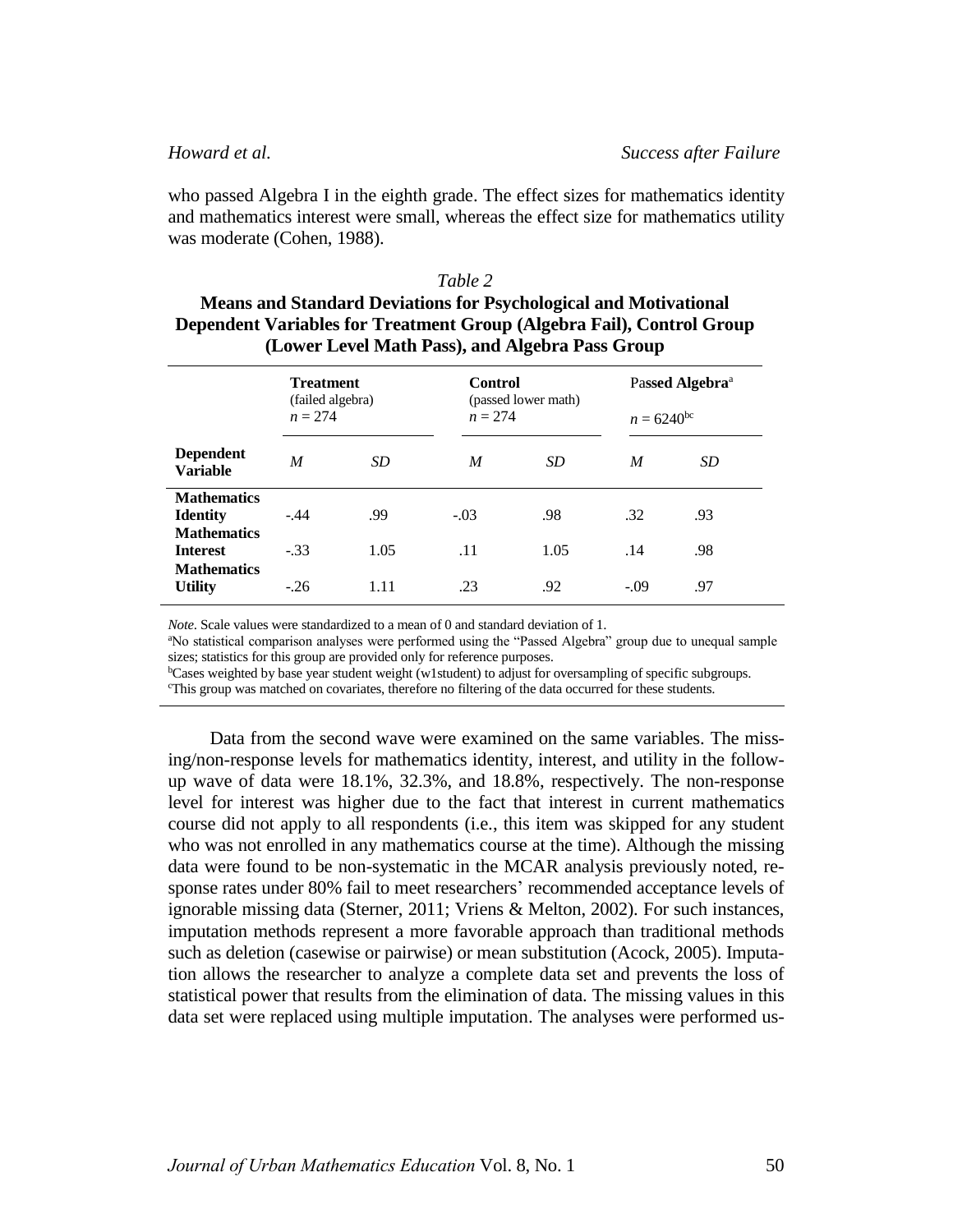ing the original data set, but were repeated using the imputed data sets for confirmation purposes.

One-way between-groups multivariate analyses of variance (MANOVAs) were performed on both the original data (with casewise deletion) and on the full imputed data sets to examine the group differences on the psychological and motivational scale variables of interest for the second wave of data collection. For the original (non-imputed) data set, there was no statistically significant difference between the groups on the combined dependent variables:  $F(3, 362) = .84$ ,  $p = .47$ ; Pillai's Trace = .01; partial  $\eta^2$  = .007. Summary mean statistics of the five complete data sets generated using multiple imputation also revealed no statistically significant differences in the two groups:  $F(3, 546) = 1.74$ ,  $p = .20$ ; Pillai's Trace = .02; partial  $\eta^2$  = .009. Figures 3, 4, and 5 visually depict the changes in students' mathematics identity, interest, and utility from the base year data collection in ninth grade to the first follow-up wave in eleventh grade using the original data set. Whereas students who failed Algebra I in eighth grade exhibited lower scores on psychological and motivational scale variables than those who passed a lower course in wave 1 (ninth grade), these differences were no longer present by the second wave (eleventh grade).



*Figure 3*. Line plot of change in **mathematics identity** from base year to first follow up.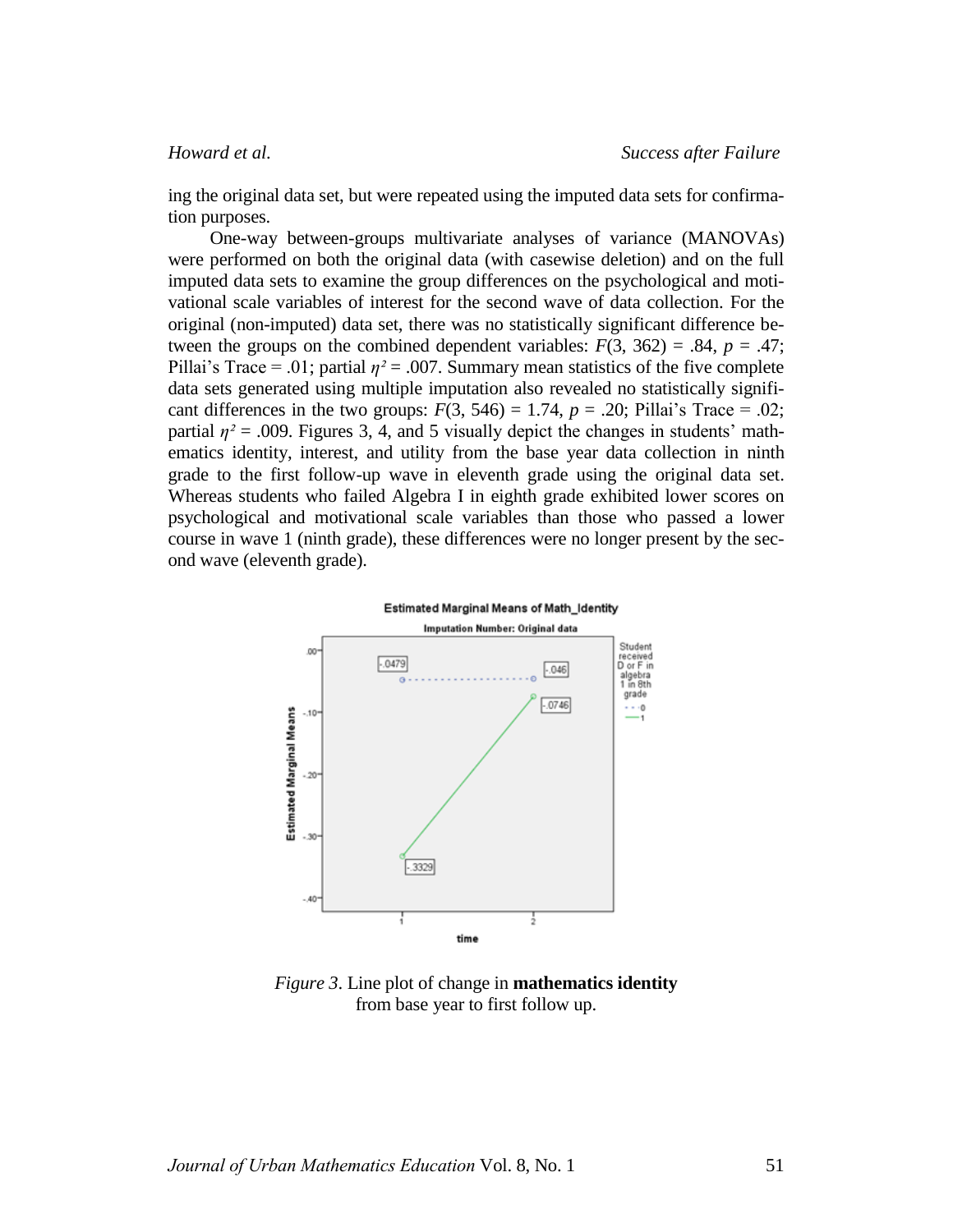*Howard et al. Success after Failure*



*Figure 4*. Line plot of change in **mathematics interest**

from base year to first follow up.



*Figure 5*. Line plot of change in **mathematics utility** from base year to first follow up.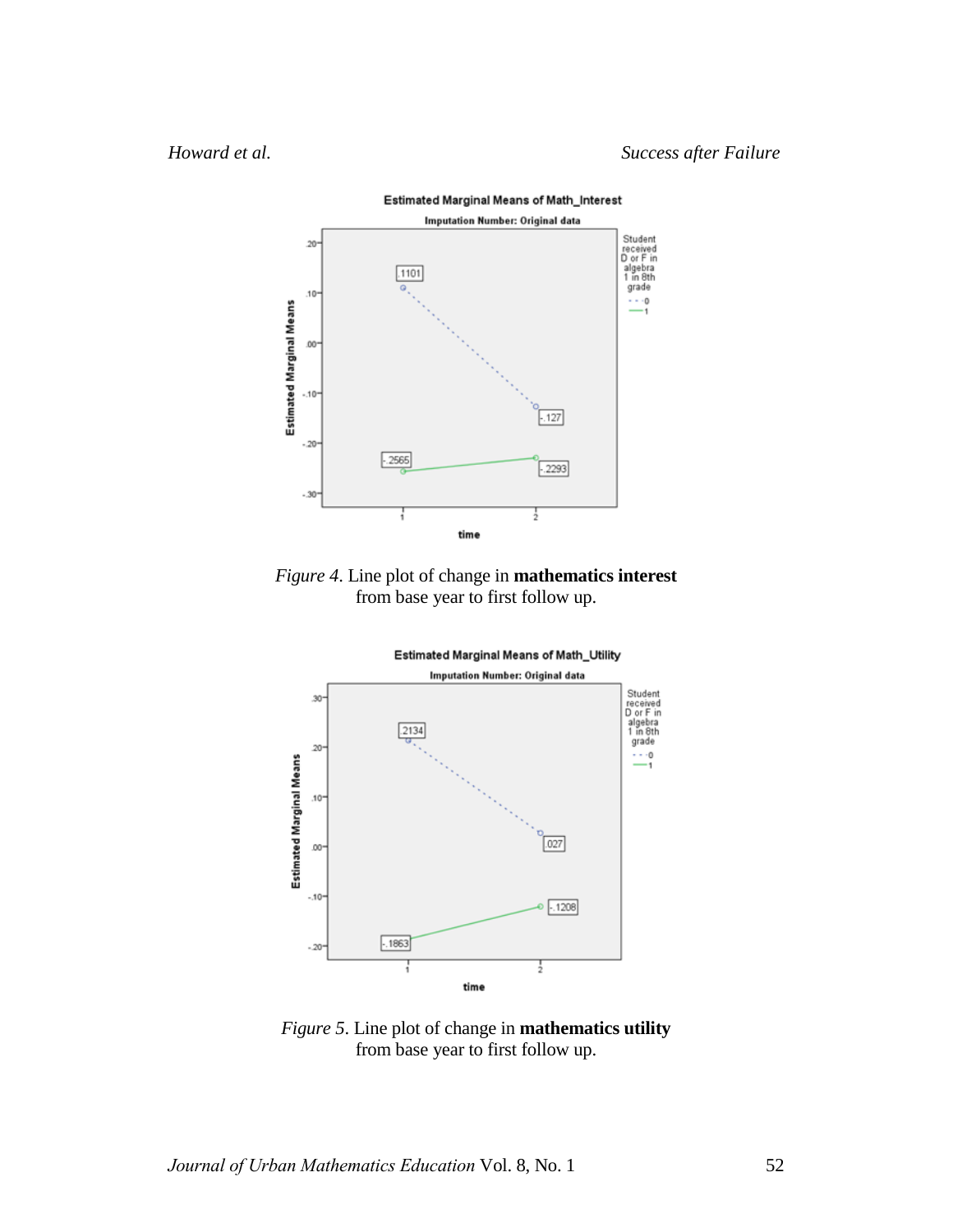### *College Readiness Data Analyses*

Data from the follow-up survey were examined to determine whether there were differences between course enrollment groups in their expected college qualification rates. The nonresponse rate for the three college readiness variables ranged from 18.2% to 19.3%. Chi-square tests of independence were performed to examine the relation between eighth-grade course enrollment and reported on-track status for meeting college requirements in the second semester of eleventh grade. The relation between course enrollment and meeting requirements for a 2-year college was not statistically significant:  $\chi^2(1, N = 548) = .01$ ,  $p = .93$ ,  $phi = -.01$ . The relation between course enrollment and meeting requirements for a typical 4-year college was statistically significant:  $\chi^2(1, N = 548) = 7.52$ ,  $p < .01$ ,  $phi = -.12$ . Students who failed eighth-grade algebra were less likely to report being on track for meeting the requirements to attend a typical 4-year college by the end of their senior year than students who passed a lower-level, eighth-grade course. The relation between course enrollment and meeting requirements for a selective 4-year college was not statistically significant:  $\chi^2(1, N = 548) = 1.2$ ,  $p = .27$ ,  $phi = .06$ , although relatively few students from either group are represented in this category. Table 3 displays the percentages (by college type) of each group that expected to meet college requirements by the end of their senior year. The same statistics are provided for students who passed Algebra I in the eighth grade, as well as for the entire HSLS:09 sample.

| Group                                            | 2-Year college | <b>Typical 4-Year</b> | <b>Selective 4-Year</b> |
|--------------------------------------------------|----------------|-----------------------|-------------------------|
| <b>Failed Algebra I</b>                          | 70.9           | 44.8                  | 9.1                     |
| <b>Passed Lower</b><br><b>Mathematics Course</b> | 77.7           | 57.3                  | 5.1                     |
| Passed Algebra I                                 | 90.2           | 80.7                  | 16.8                    |
| <b>Entire HSLS:09</b>                            | 79.8           | 65.4                  | 13.0                    |
| Sample <sup>a</sup>                              |                |                       |                         |

*Table 3* **Percentage of Students Who Will Meet College Requirements**

*Note*. Cases weighted by first follow-up student weight (w2student) to adjust for oversampling of specific subgroups.

<sup>aThis</sup> group was matched on covariates; therefore, no filtering of the data occurred for these students.

# **Discussion and Implications**

The HSLS:09 data show that students who failed Algebra I in eighth grade did not score significantly differently in ninth grade on a test of algebraic reasoning from students who passed a lower-level mathematics course in the eighth grade,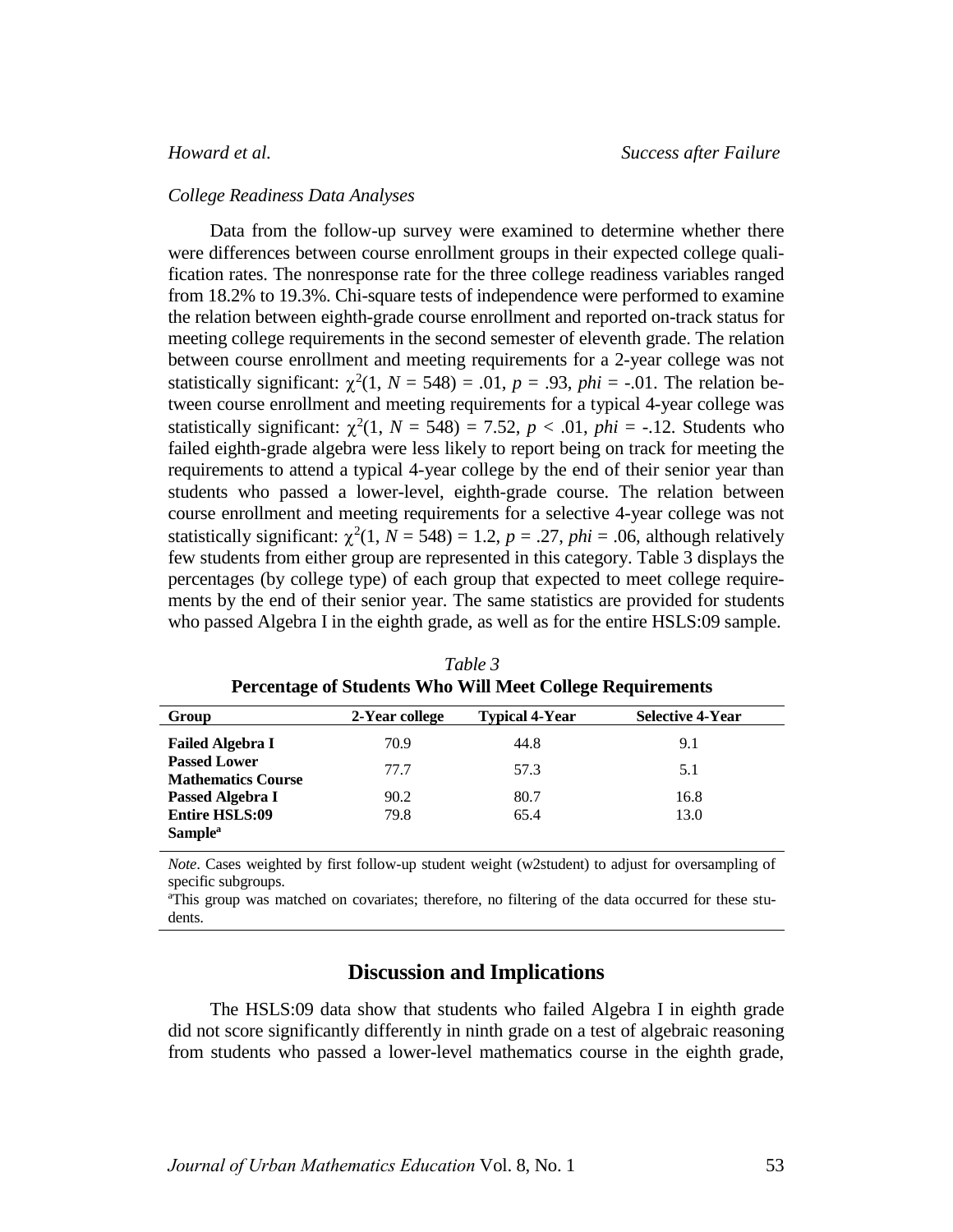when matched on several covariates. When compared to the matched sample, the students who failed Algebra I in the eighth grade did not demonstrate any immediate proficiency benefits from their exposure to Algebra I content. This finding is consistent with previous studies' findings that enrollment in college preparatory mathematics courses did not impact academic test outcomes (e.g., Allensworth et al., 2009; Loveless, 2009). Some prior research suggests that residual benefits from exposure to algebra content may not become evident until after subsequent algebra course-taking has occurred. For example, Gamoran and Hannigan (2000) observed achievement growth between grades 8 and 10 from exposure to algebra, and Attewell and Domina (2008) found an advanced high school curriculum to be associated with higher test scores in the twelfth grade. However, the participants in this study who had been enrolled in eighth-grade algebra did not demonstrate any residual performance benefits by the eleventh grade, as they did not perform statistically differently from those who had been enrolled in a lower eighth-grade mathematics course. It should be noted that, without having access to performance data for our sample prior to the eighth grade, we could not state definitively that the groups did not differ in proficiency level prior to receiving their failing or passing grades. Nonetheless, their measured proficiency rates did not differ in the ninth and eleventh grades.

Although the students' exposure to eighth-grade Algebra I did not affect test scores, failing the course was associated with lower levels of mathematics identity, interest, and utility in the following year as compared to students who passed the lower-level course. However, by the second half of eleventh grade when the second wave of data was collected, these two groups were no longer statistically different on these psychological measures. Although it might be encouraging to attribute this outcome to resiliency on the part of the failing students, an examination of the univariate outcomes suggest that this inference is only partly accurate. Whereas the mathematics identity scores for the failing students rebounded to be statistically at the same level as those who had passed a lower course, the attenuation of the gap in scores for interest and utility was more the result of declines on the part of the students who had passed the lower level course.

It is important to note that it cannot be inferred that the more negative psychological scores were necessarily caused by the failing grades. It is feasible that the students failed because they already had more negative dispositions toward mathematics, or conversely that negative dispositions emerged following the failure. Regardless of the direction of causality (if any), the existence of more negative dispositions towards mathematics indicates that psychological dispositions are somehow associated with mathematics performance in the eighth grade, and placing these students in advanced mathematics courses without addressing these dispositions may be inadequate in terms of the support they may need. The results also provide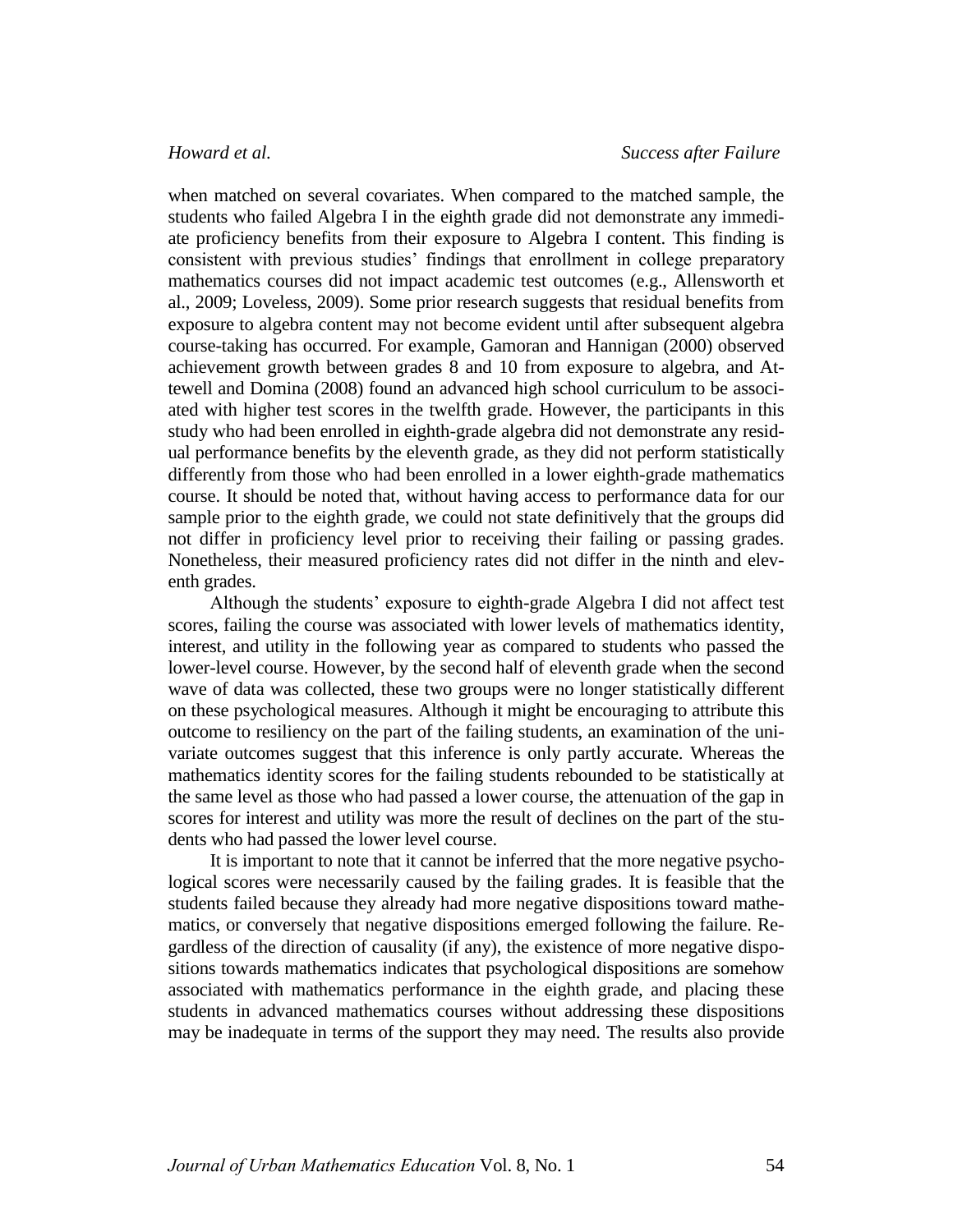an argument against placing students in the same course the year following a failure without attempting to address the motivational characteristics that may have contributed to their failure.

One interpretation for these findings is that the misplacement of students in eighth-grade Algebra I may have detrimental psychological effects on underprepared students (Loveless, 2008). This interpretation has implications for policy and practice, especially considering the fact that there does not appear to be any academic advantage gained by such placements after enduring the adverse psychological effects. Rationale for placing students in courses in which they are (might be) unable to pass would need to be weighed against the possible impact of failure on future interest in mathematics, and ultimately on mathematics performance. To that point, the higher mathematics utility and interest ratings for the students enrolled in lower mathematics courses did not persist, but rather declined to a level not statistically different from the students who failed Algebra I by the time they reached eleventh grade. A possible silver lining is that with respect to mathematics identity, any impact from failure does not appear to be permanent as the failing Algebra I students recovered by the time the second wave occurred.

On the critical issue of college readiness the results were somewhat mixed. The groups did not differ statistically in terms of being on track to meet the requirements of a 2-year college, which generally speaking, usually equates to having a high school diploma or equivalent (College Board, 2012; Learn.org, 2015). Over 70% of students from each group reported meeting the requirements to attend a 2 year college. In contrast, students who failed Algebra I were significantly less likely than those who passed a lower mathematics course to be on track for meeting the requirements of a typical 4-year college by the end of their senior year. The students in this study were the highest performing among those placed in lower mathematics courses and the lowest performing of those placed in Algebra I. These results are consistent with Nomi and Allensworth's (2014) findings of better college readiness for students just below the cut-score for sorting into different courses, as opposed to those just above it.

The results of this study are also consistent with the gatekeeper notion that exiting eighth grade without passing Algebra, whether due to a failing grade or nonenrollment in the course, negatively impacts one's chances for meeting the requirements for admission into college (Atanda, 1999; Spielhagan, 2006). The higher college readiness rates for students who passed a lower-level course would seem to provide some support for putting underprepared eighth-graders on a slower path (Liang et al., 2012; Loveless, 2008), except for the fact that in both cases they fell far short in college readiness of both the national average and the students who passed Algebra I. Whereas passing the lower course provides better odds than failing Algebra I, it seems to represent a band-aid solution for a much larger issue—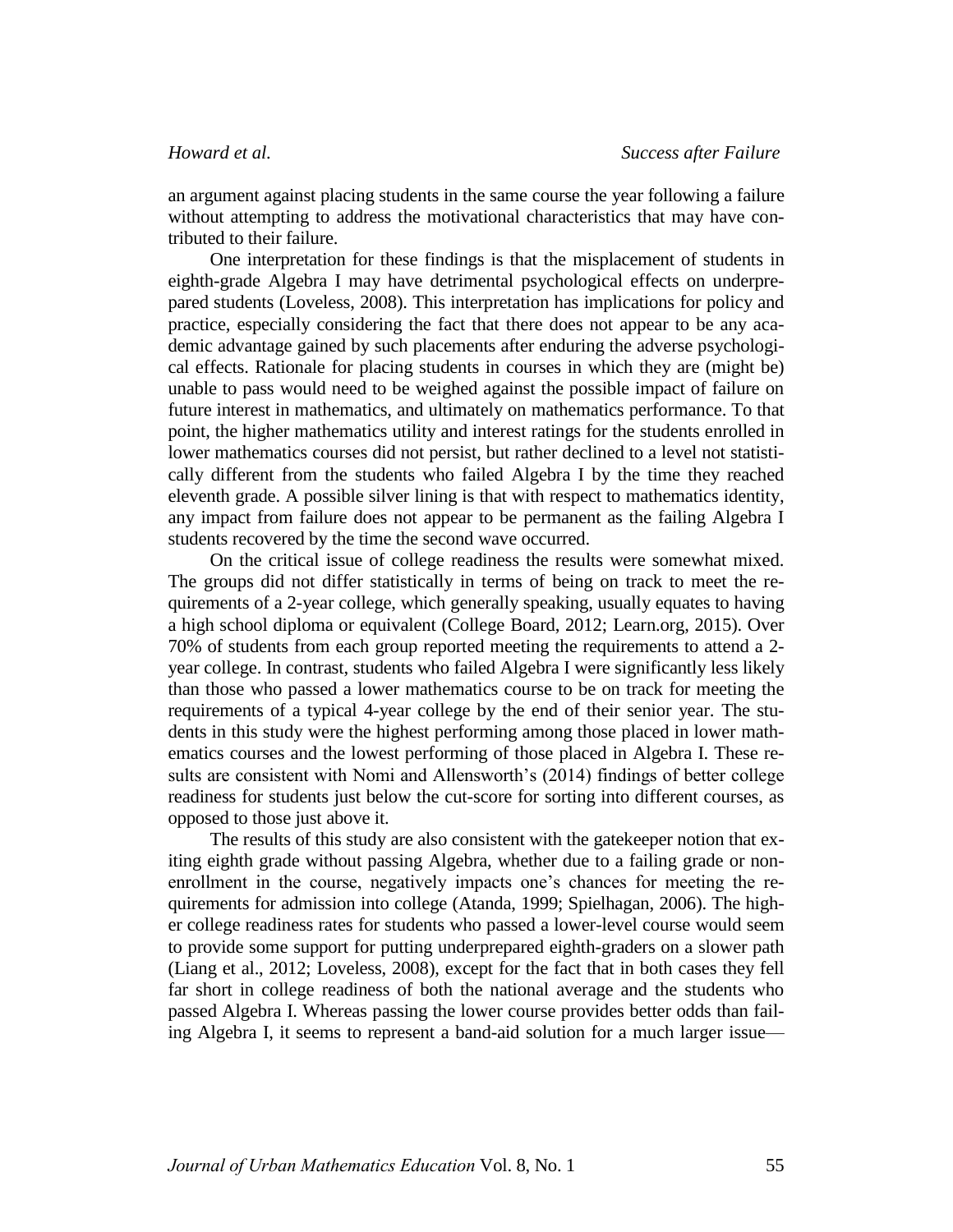inadequate preparation for the required intellectual demands of algebra during these students' K–7 experiences. It apparently does matter whether algebra is learned in the eighth grade or later. Moreover, to engage in practices or enact policies that delay the acquisition of content that predicts college readiness is to, in effect, build inequality into the educational structure. In urban schools with large populations of African American, Latina/o, and lower SES students, perceptions about ability may lead well-intentioned policymakers to give students the "gift of time" by delaying their entry into algebra, but the end result of such a gift may be a life trajectory absent of higher education and all the benefits that accompany it.

The results on the psychological and motivational scales do not appear to support the idea of placing some students on a slower track as a long-term solution either. The differences between the groups on these measures all but dissipated by the time they reached eleventh grade, and neither group approached the college readiness rate that students passing Algebra I attained. Given that eighth-grade Algebra I success equates to significantly better odds of college readiness, an approach systematically denying some students access by building slower paths into the educational structure is not supported by our findings, especially when others have found increased access to result in more students passing algebra (Williams et al., 2011).

The focus in this study has been placed on the Algebra I students who failed, but we must keep in mind that 95% of the students taking Algebra I reported passing the course, putting them among the group that reported a 4-year college readiness rate of 80%. A limitation that must be acknowledged in this study is the fact that the propensity score matching technique utilized only accounts for the selection bias on variables observed in the HSLS data set, but not for any unobserved variables that may have influenced the outcomes analyzed. In addition, our focus on those students who self-reported failing their courses severely limited our sample size to a fraction of the overall study sample. As a result, the impact of failing algebra observed for this subsample on subsequent measures cannot be generalized to the vast majority of students who were not analyzed in this study. It is plausible, and even likely, that psychological measures for students who passed their courses would be impacted differently had these students experienced failure in the course, especially if course failure is not something they have encountered previously. These limitations notwithstanding, in order for policymakers to respond to critics that point to increased failure rates and the resulting psychological effects as justification for eliminating universal algebra access policies, understanding the possible impacts of these failures is critical. In addition, understanding the effect that placing struggling students in lower mathematics courses can have on college-readiness informs decisions on whether to support universal access for all students.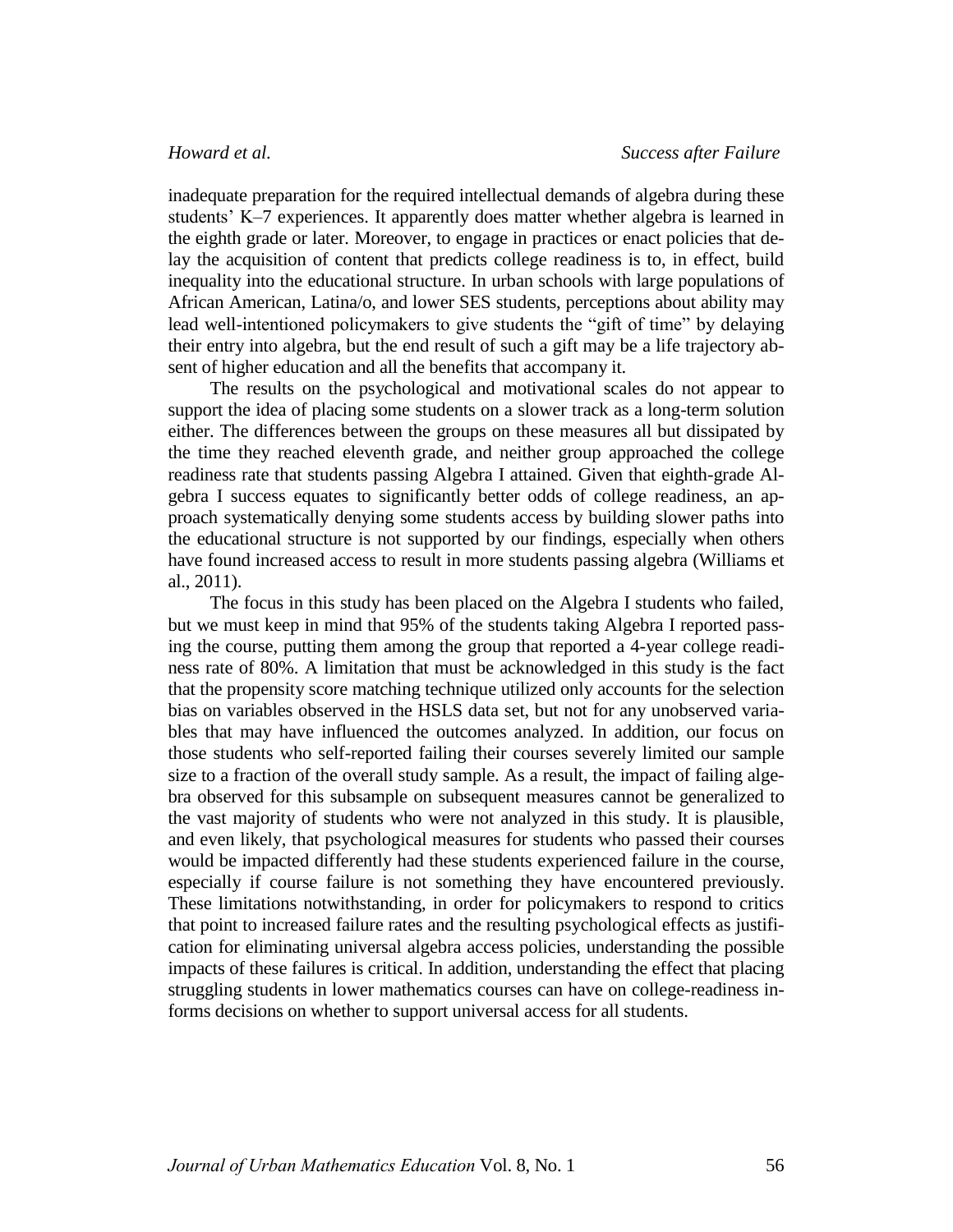The algebra-for-all policies that have been implemented in recent years appear to have arisen from the hope that providing access to this important course will move our educational system a little closer to Horace Mann's notion of great equalizer for some of our most vulnerable students. Given the results of this study and others, it would appear that the most prudent approach to attaining such a goal is a multifaceted one. A policy that moves students into a higher-level course at eighth grade would likely have a much better chance for success if it were implemented over multiple years, starting with changes in the curriculum prior to eighth grade. Moreover, if policymakers find it imperative to implement such a policy at a given point in the education path (i.e., eighth grade), an indispensable component should be mandated additional support for students who do not handle the shift to higher ground with the same proficiency.

In the final analysis, students in this study who were assigned to Algebra I in eighth grade did not fare as well as students taking a lower mathematics course in terms of 4-year college readiness by the eleventh grade, but readiness for 2-year and selective 4-year colleges did not differ significantly. More importantly, neither group fared well in comparison to the national average nor compared to those who passed Algebra I. We submit that the best solution may not be to figure out where it is best to place underprepared students, but rather to address the lack of preparedness in a systematic manner throughout students' elementary and middle school experiences. To do otherwise would be to resign to the position that some students cannot or will not acquire prerequisite knowledge by eighth grade that has been proven to be instrumental to college access.

### **Acknowledgments**

This research was supported by a grant from the American Educational Research Association, which receives funds for its "AERA Grants Program" from the National Science Foundation under Grant #DRL-0941014. Opinions reflect those of the authors and do not necessarily reflect those of the granting agencies.

### **References**

- Acock, A. C. (2005). Working with missing values. *Journal of Marriage and Family, 67*(4), 1012– 1028.
- Adelman, C. (2006). *The toolbox revisited: Paths to degree completion from high school through college.* Washington, DC: U.S. Department of Education.
- Allensworth, E., Nomi, T., Montgomery, N., & Lee, V. E. (2009). College preparatory curriculum for all: Academic consequences of requiring algebra and English I for ninth graders in Chicago. *Educational Evaluation and Policy Analysis, 31*(4), 367–391.
- Atanda, R. (1999). *Do gatekeeper courses expand education options? (NCES 1999-303)*. Washington, DC: U.S. Department of Education, National Center for Education Statistics.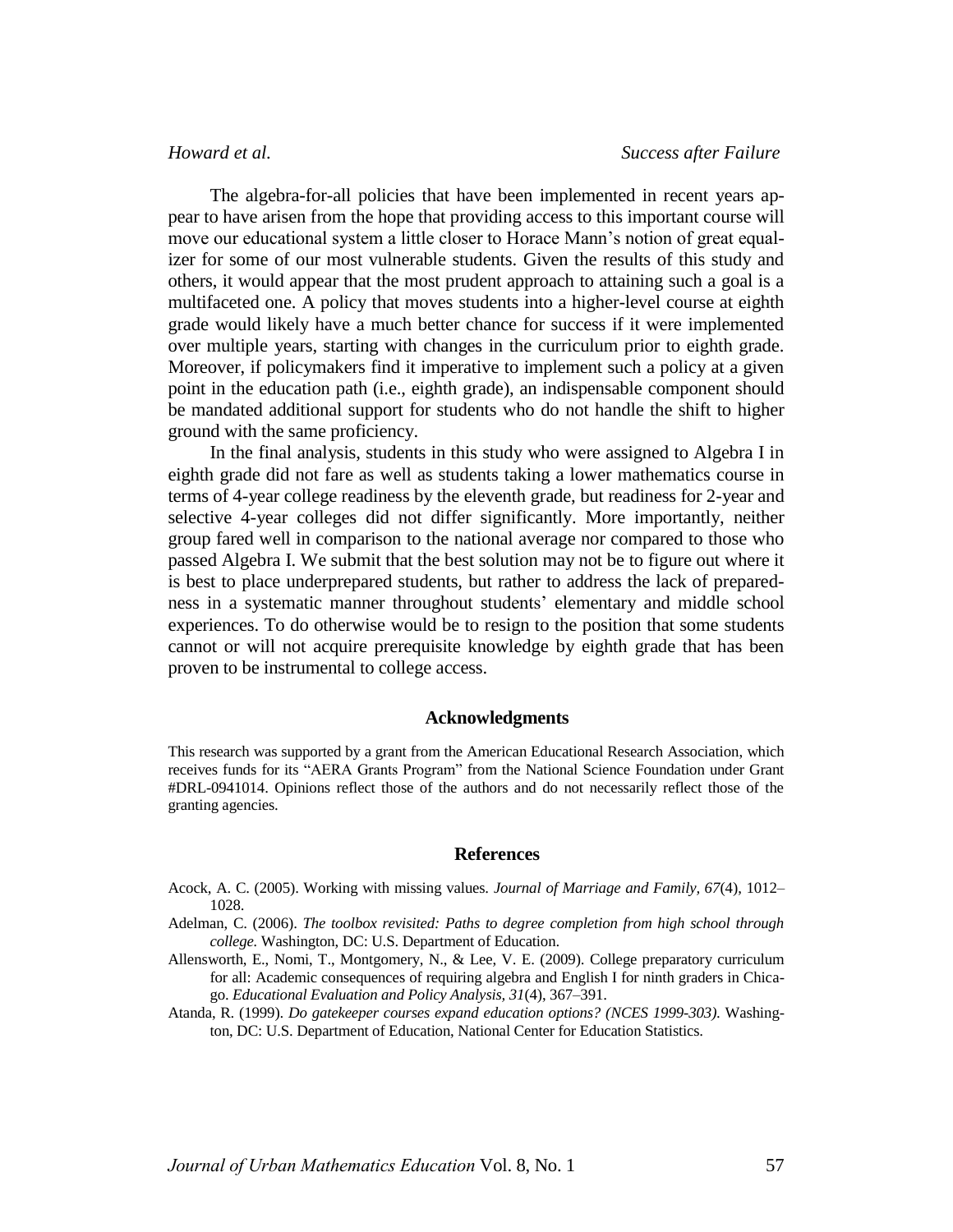- Attewell, P., & Domina, T. (2008). Raising the bar: Curriculum intensity and academic performance. *Educational Evaluation and Policy Analysis, 30*(1), 51–71.
- Boaler, J. (2011). Changing students' lives through the de-tracking of urban mathematics classrooms. *Journal of Urban Mathematics Education*, *4*(1), 7–14. Retrieved from <http://ed-osprey.gsu.edu/ojs/index.php/JUME/article/view/138/85>
- Bowers, J., Fredrickson, M., & Hansen, B. (2010). *RItools: Randomization inference tools*. R package version 0.1-11. Retrieved from<http://www.jakebowers.org/RItools.html>
- Cohen, J. W. (1988). *Statistical power analysis for the behavioral sciences* (2nd ed.). Hillsdale, NJ: Erlbaum.
- College Board. (2012). *Why community college*. Retrieved from <http://professionals.collegeboard.com/guidance/college/community-college>
- Cremin, L. A. (1979). Horace Mann's legacy. In L. A. Cremin (Ed.), *The republic and the school: Horace Mann on the education of free men*. New York, NY: Teachers College Press. (Original work published 1957)
- Crocker, J., Major, B., Schmader, T., Spencer, S., & Wolfe, C. (1998). Coping with negative stereotypes about intellectual performance: The role of psychological disengagement. *Personality & Social Psychology Bulletin, 24*(1), 34–50.
- Crocker, J., Major, B., & Steele, C. (1998). Social stigma. In D. T. Gilbert & S. T. Fiske (Eds.), *The handbook of social psychology* (4th ed., Vol. II, pp. 504–553). Boston, MA: McGraw-Hill.
- Dalton, B., Ingels, S. J., Downing, J., & Bozick, R. (2007). *Advanced mathematics and science coursetaking in the spring high school senior classes of 1982, 1992, and 2004 (NCES 2007- 312)*. Washington, DC: National Center for Educational Statistics, Institute of Education Sciences.
- Eccles, J. S., & Wigfield, A. (2002). Beliefs, values, and goals. *Annual Review of Psychology, 53*, 109–132.
- Evan, A., Gray, T., & Olchefske, J. (2006). *The gateway to student success in mathematics and science: A call for middle school reform- The research and its implications.* Washington, DC: American Institutes for Research.
- Faulkner, V. N., Stiff, L. V., Marshall, P. L., Nietfeld, J., & Crossland, C. L. (2014). Race and teacher evaluations as predictors of algebra placement. *Journal for Research in Mathematics Education, 45*(3), 288–311.
- Gamoran, A., & Hannigan, E. C. (2000). Algebra for everyone? Benefits of college preparatory math students with diverse abilities in early secondary school. *Educational Evaluation and Policy Analysis, 22*(3), 241–254.
- Hansen, B., & Bowers, J. (2008). Covariate balance in simple, stratified and clustered comparative studies. *Statistical Science, 23*(2), 219–236.
- Ho, D. E., Imai, K., King, G., & Stuart, E. A. (2007). Matching as nonparametric preprocessing for reducing model dependence in parametric casual inference. *Political Analysis, 15*, 199–236.
- Howard, K. E. (2012). Hybrid technology classrooms for science and mathematics instruction. In T. Swim, K. E. Howard, & I. H. Lim (Eds.), *The hope for audacity: Recapturing optimism and civility in education.* New York, NY: Lang.
- Howard, K. E., & Anderson, K. A. (2010). Stereotype threat in middle school: The effects of prior performance on expectancy and test performance. *Middle Grades Research Journal, 5*(3), 119–137.
- Howard, T. C. (2010). *Why race and culture matter in schools: Closing the achievement gap in America's classrooms*. New York, NY: Teachers College Press.
- Iacus, S. M., King, G., & Porro, G. (2009). CEM: Coarsened exact matching software. *Journal of Statistical Software, 30*, 1–27.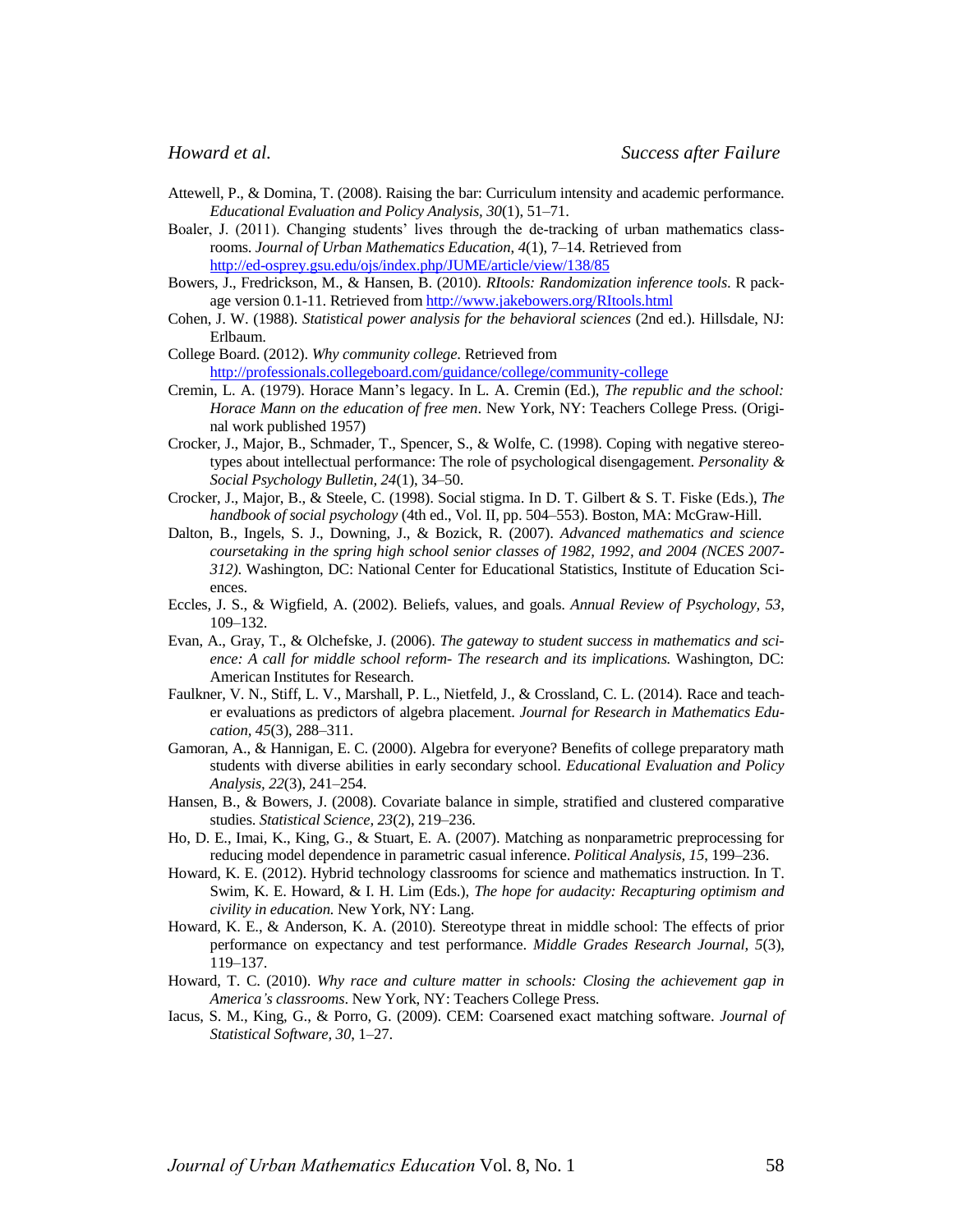- Ingels, S. J., Dalton, B., Holder, T. E., Lauff, E., & Burns, L. J. (2011). *High school longitudinal study of 2009 (HSLS:09): A first look at fall 2009 ninth-graders.* Washington, DC: National Center for Education Statistics.
- Ingels, S. J., Herget, D., Pratt, D. J., Dever, J., & Copello, E. (2010). *High school longitudinal study of 2009 (HSLS:09) Base-year field test report* (NCES 2010-01). U.S. Department of Education. Washington, DC: National Center for Education Statistics.
- Ingels, S. J., Pratt, D. J., Herget, D. R., Dever, J. A., Fritch, L. B., Ottem, R., Rogers, J. E., Kitmitto, S., & Leinwand, S. (2014). *High school longitudinal study of 2009 (HSLS:09) Base year to first follow-up data file documentation* (NCES 2014-361). Washington, DC: National Center for Education Statistics.
- Keller, J. (2007). Stereotype threat in classroom settings: The interactive effect of domain identification, task difficulty and stereotype threat on female students' maths performance. *British Journal of Educational Psychology, 77*(2), 323–338.
- Learn.org. (2015). *What are the admission requirements for junior and community colleges?* Retrieved from [http://learn.org/articles/What\\_are\\_the\\_Admission\\_Requirements\\_for\\_Junior\\_Colleges\\_and\\_Community](http://learn.org/articles/What_are_the_Admission_Requirements_for_Junior_Colleges_and_Community_Colleges.html) [\\_Colleges.html](http://learn.org/articles/What_are_the_Admission_Requirements_for_Junior_Colleges_and_Community_Colleges.html)
- Liang, J. H., Heckman, P. E., & Abedi, J. (2012). What do California standards test results reveal about the movement toward eighth-grade algebra for all? *Educational Evaluation and Policy Analysis, 34*(3), 328–343.
- Loveless, T. (2008). *The misplaced math student lost in eighth-grade algebra.* (Special release: The 2008 Brown Center Report on American Education). Washington, DC: Brown Center on Educational Policy.
- Loveless, T. (2009). *Tracking and detracking: High achievers in Massachusetts middle schools.* Washington, DC: Thomas B. Fordham Foundation.
- Major, B., & O'Brien, L. T. (2005). The social psychology of stigma. *Annual Review of Psychology, 56*, 393–421.
- Martin, D. B. (2003). Hidden assumptions and unaddressed questions in *Mathematics for All* rhetoric. *The Mathematics Educator, 13*(2), 7–21.
- Mirel, J. (2006). The traditional high school: Historical debates over its nature and function. *Education Next, 6*(1), 14–21.
- Moses, R. P. (1995). Algebra, the new civil right. In C. B. Lacampagne, W. Blair, & J. Kaput (Eds.), *The algebra initiative colloquium* (Vol. 2, pp. 53–67). Washington, DC: U.S. Department of Education, Office of Educational Research and Improvement.
- Moses, R. P., & Cobb, C. J. (2001). Organizing Algebra: The need to voice a demand. *Social Policy, 31*(4), 4–12.
- Mosqueda, E. (2010). Compounding inequalities: English proficiency and tracking and their relation to mathematics performance among Latina/o secondary school youth. *Journal of Urban Mathematics Education*, *3*(1), 57–81. Retrieved from

<http://ed-osprey.gsu.edu/ojs/index.php/JUME/article/view/47/48>

- National Center for Education Statistics. (2011). *High school longitudinal study of 2009 (HSLS:09).* [Data file and code book]. Retrieved fro[m http://nces.ed.gov/surveys/hsls09/](http://nces.ed.gov/surveys/hsls09/)
- National Council of Teachers of Mathematics. (2008). *Algebra: What, when, and for whom* [Position statement]. Reston, VA: National Council of Teachers of Mathematics.
- National Mathematics Advisory Panel. (2008). *Foundations for success: The final report of the national mathematics advisory panel.* Washington, DC: U.S. Department of Education.
- Nomi, T. (2012). The unintended consequences of an algebra-for-all policy on high-skill students: Effects on instructional organization and students' academic outcomes. *Educational Evaluation & Policy Analysis, 34*(4), 489–505.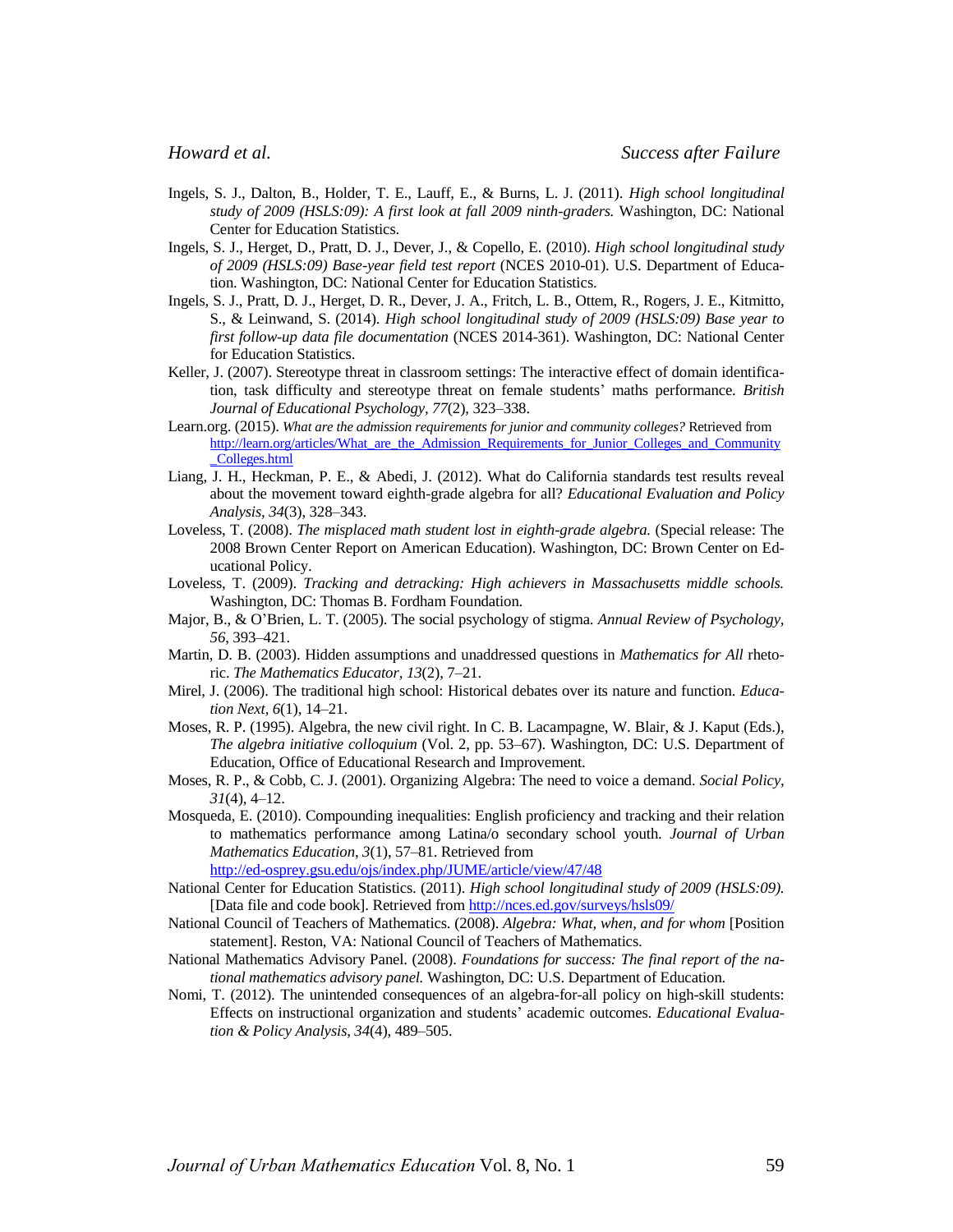- Nomi, T., & Allensworth, E. (2009). "Double-dose" algebra as an alternative strategy to remediation: Effects on students' academic outcomes. *Journal of Research on Educational Effectiveness, 2*(2), 111–148.
- Nomi, T., & Allensworth, E. (2014). *Skill-based sorting in the era of college prep for all: Costs and benefits*. University of Chicago Consortium on Chicago School Research. Retrieved from <http://ccsr.uchicago.edu/sites/default/files/publications/Sorting%20Brief.pdf>
- Oakes, J. (2005). *Keeping track* (2nd ed.). New Haven, CT: Yale University Press.
- Paul, F. G. (2005). Grouping within Algebra I: A structural sieve with powerful effects for lowincome, minority, and immigrant students. *Educational Policy, 19*(2), 262–282.
- Pintrich, P. R., & Schunk, D. H. (2002). *Motivation in education* (2nd ed.). New York, NY: Merrill Prentice Hall.
- Plunk, A. D., Tate, W. F., Bierut, L. J., & Grucza, R. A. (2014). Intended and unintended effects of state-mandated high school science and mathematics course graduation requirements on educational attainment. *Educational Researcher, 43*(5), 230–241.
- R Development Core Team (2008). *R: A language and environment for statistical computing.* Venna, Austria: R Foundations for Statistical Computing.
- Rosin, M., Barondess, H., & Leichty, J. (2009). *Algebra in California: Great expectations and serious challenges.* Mountain View, CA: EdSource.
- Schmidt, W. H. (2004). A vision for a common, coherent, and challenging curriculum can transform mathematics education in the United States. *Educational Leadership*, *61*(5), 6–11.
- Schmitz, B., & Perels, F. (2011). Self-monitoring of self-regulation during math homework behaviour using standardized diaries. *Metacognition Learning, 6*(3), 255–273.
- Schneider, M. (2009). *Math in American high schools: The delusion of rigor.* Washington, DC: American Enterprise Institute for Public Policy Research.
- Schunk, D. H., Pintrich, P. R., & Meece, J. L. (2008). *Motivation in education: Theory, research, and applications.* Upper Saddle River, NJ: Pearson.
- Silva, C. M., Moses, R. P., Rivers, J., & Johnson, P. (1990). The algebra project: Making middle school mathematics. *The Journal of Negro Education, 59*(3), 375–391.
- Silver, D., Saunders, M., & Zarate, E. (2008). What factors predict high school graduation in the Los Angeles unified school district? *California Dropout Research Project Report*. Santa Barbara, CA.
- Spencer, S. J., Steele, C. M., & Quinn, D. M. (1999). Stereotype threat and women's math performance. *Journal of Experimental Social Psychology, 35*, 4–28.
- Spielhagan, F. R. (2006). Closing the achievement gap in math: The long-term effects of eighthgrade algebra. *Journal of Advanced Academics, 18*(1), 34–59.
- Steele, C. M. (1997). A threat in the air. *American Psychologist, 52*(6), 613–629.
- Steele, C. M. (2003). Stereotype threat and African-American student achievement. In T. Perry, C. M. Steele, & A. G. Hilliard, III, Y*oung, gifted, and Black* (pp. 109–130). Boston, MA: Beacon Press.
- Steele, C. M., & Aronson, J. (1995). Stereotype threat and the intellectual test performance of African Americans. *Journal of Personality and Social Psychology, 69*(5), 797–811.
- Stein, M. K., Kaufman, J. H., Sherman, M., & Hillen, A. (2011). Algebra: A challenge at the crossroads of policy and practice. *Review of Educational Research, 81*(4), 453–492.
- Sterner, W. R. (2011). What is missing in counseling research? Reporting missing data. *Journal of Counseling & Development, 89*(1)*,* 56–62.
- Stone, C. (1998). Leveling the playing field: An urban school system examines equity in access to mathematics curriculum. *Urban Review, 30*(4), 295–307.
- Stuart, E. A. (2010). Matching methods for casual inference: A review and a look forward. *Statistical Science, 25*(1), 1–21.